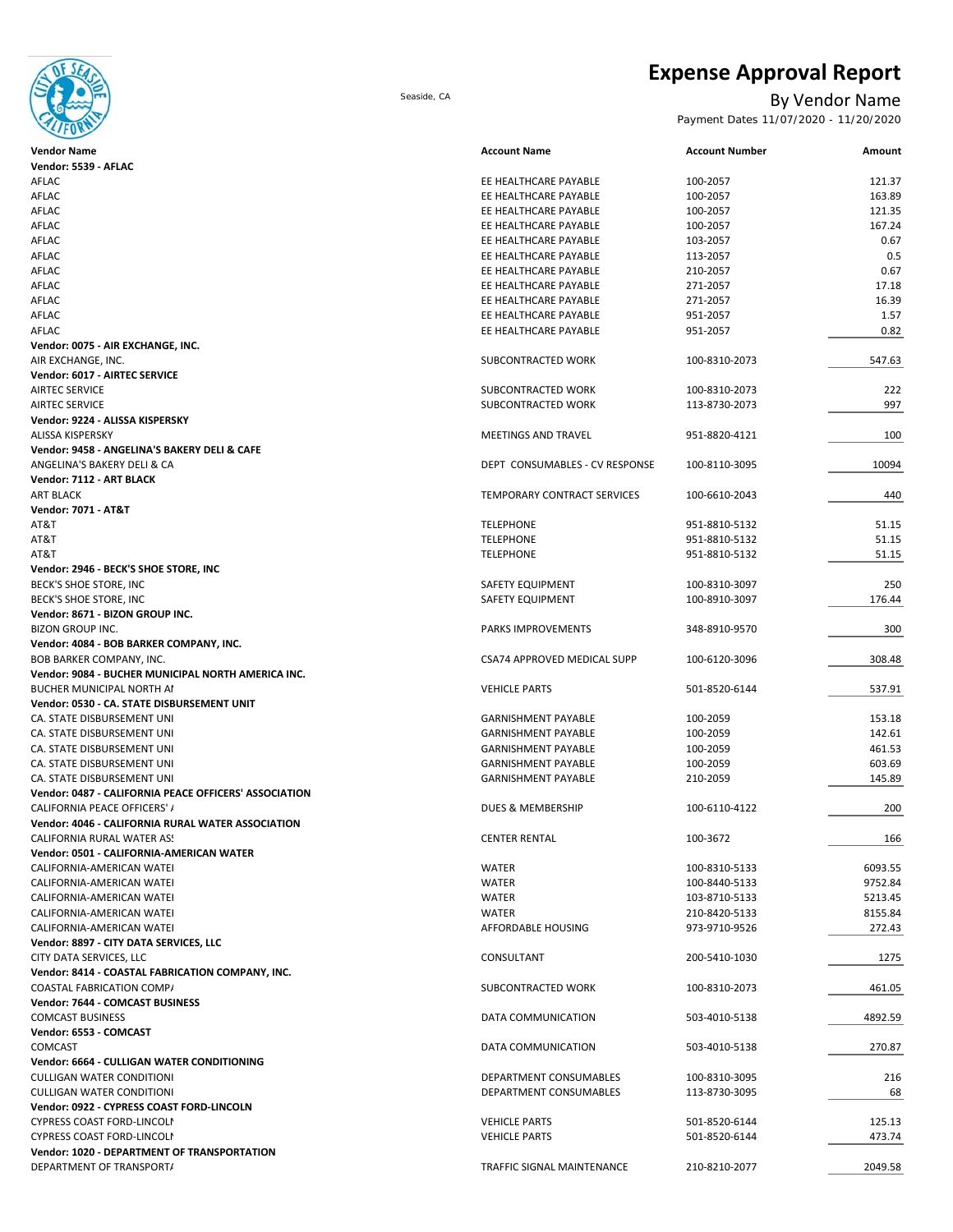| Vendor: 4892 - EDGES ELECTRICAL GROUP<br><b>EDGES ELECTRICAL GROUP</b>      | DEPARTMENT CONSUMABLES                         | 113-8730-3095                  | 8.46               |
|-----------------------------------------------------------------------------|------------------------------------------------|--------------------------------|--------------------|
| Vendor: 1144 - EMPLOYMENT DEVELOPMENT DEPARTMENT                            |                                                |                                |                    |
| <b>EMPLOYMENT DEVELOPMENT</b>                                               | JUDGEMENTS/DAMAGES                             | 502-5120-2088                  | 56539.5            |
| Vendor: 8979 - ERROL L. MONTGOMERY & ASSOCIATES, INC.                       |                                                |                                |                    |
| <b>ERROL L. MONTGOMERY &amp; ASS</b>                                        | <b>CONSULTING COSTS</b>                        | 670-2130-1030                  | 800                |
| Vendor: 5969 - FASTENAL COMPANY                                             |                                                |                                |                    |
| <b>FASTENAL COMPANY</b>                                                     | DEPARTMENT CONSUMABLES                         | 100-8310-3095                  | 5.77               |
| Vendor: 3883 - FELIPE DE JESUS OLVERA<br>FELIPE DE JESUS OLVERA             | SUBCONTRACTED WORK                             | 100-8450-2073                  | 3999               |
| Vendor: 1188 - FERGUSON ENTERPRISES INC #686                                |                                                |                                |                    |
| FERGUSON ENTERPRISES INC#                                                   | DEPARTMENT CONSUMABLES                         | 113-8730-3095                  | 4174.84            |
| FERGUSON ENTERPRISES INC#                                                   | DEPARTMENT CONSUMABLES                         | 210-8110-3095                  | 235.57             |
| Vendor: 1224 - FIRST ALARM                                                  |                                                |                                |                    |
| <b>FIRST ALARM</b>                                                          | <b>ALARM SERVICE</b>                           | 100-8310-2070                  | 1717.8             |
| <b>FIRST ALARM</b>                                                          | <b>ALARM SERVICE</b>                           | 100-8310-2070                  | 123.75             |
| Vendor: 9508 - FORENSIC ANALYTICAL CRIME LAB<br>FORENSIC ANALYTICAL CRIME I | <b>INVESTIGATION EXPENSE</b>                   | 100-6130-4125                  | 30                 |
| Vendor: 9143 - GOLDEN STATE EMERGENCY VEHICLE SERVICE INC.                  |                                                |                                |                    |
| <b>GOLDEN STATE EMERGENCY VI</b>                                            | <b>VEHICLE PARTS</b>                           | 501-8520-6144                  | 107.53             |
| Vendor: 8525 - GOVERNMENTJOBS.COM, INC.                                     |                                                |                                |                    |
| GOVERNMENTJOBS.COM, INC.                                                    | COMPUTER SUPPLIES/SOFTWARE                     | 503-4010-3102                  | 6567.76            |
| Vendor: 1388 - GRAINGER                                                     |                                                |                                |                    |
| <b>GRAINGER</b>                                                             | DEPARTMENT CONSUMABLES                         | 100-8310-3095                  | 68.3               |
| <b>GRAINGER</b><br><b>GRAINGER</b>                                          | <b>TOOLS</b><br><b>VEHICLE PARTS</b>           | 501-8520-3107<br>501-8520-6144 | 166.83<br>33.87    |
| Vendor: 1391 - GRANITE CONSTRUCTION COMPANY                                 |                                                |                                |                    |
| <b>GRANITE CONSTRUCTION COM</b>                                             | DEPARTMENT CONSUMABLES                         | 210-8110-3095                  | 187.21             |
| Vendor: 1392 - GRANITE ROCK COMPANY                                         |                                                |                                |                    |
| <b>GRANITE ROCK COMPANY</b>                                                 | DEPARTMENT CONSUMABLES                         | 951-8820-3095                  | 36.18              |
| <b>GRANITE ROCK COMPANY</b>                                                 | DEPARTMENT CONSUMABLES                         | 951-8820-3095                  | 32.83              |
| <b>GRANITE ROCK COMPANY</b><br>Vendor: 7763 - GREENWASTE RECOVERY, INC.     | DEPARTMENT CONSUMABLES                         | 951-8820-3095                  | 416.24             |
| GREENWASTE RECOVERY, INC.                                                   | SUBCONTRACTED WORK - CV RESPONSE               | 100-8110-2073                  | 1482.51            |
| Vendor: 6372 - GUARDIAN-ALTERNATE FUNDED                                    |                                                |                                |                    |
| <b>GUARDIAN-ALTERNATE FUNDE</b>                                             | DENTAL PAYABLE                                 | 502-2066                       | 10949.81           |
| Vendor: 4920 - ICMA RETIREMENT TRUST-457                                    |                                                |                                |                    |
| ICMA RETIREMENT TRUST-457                                                   | DEFERRED COMP PAYABLE                          | 100-2060                       | 757.95             |
| ICMA RETIREMENT TRUST-457<br>ICMA RETIREMENT TRUST-457                      | DEFERRED COMP PAYABLE<br>DEFERRED COMP PAYABLE | 100-2060<br>100-2060           | 109.36<br>4721.55  |
| ICMA RETIREMENT TRUST-457                                                   | DEFERRED COMP PAYABLE                          | 100-2060                       | 198.9              |
| ICMA RETIREMENT TRUST-457                                                   | DEFERRED COMP PAYABLE                          | 100-2060                       | 265.52             |
| ICMA RETIREMENT TRUST-457                                                   | DEFERRED COMP PAYABLE                          | 100-2060                       | 342.07             |
| ICMA RETIREMENT TRUST-457                                                   | DEFERRED COMP PAYABLE                          | 100-2060                       | 343.74             |
| <b>ICMA RETIREMENT TRUST-457</b>                                            | DEFERRED COMP PAYABLE                          | 100-2060                       | 525.81             |
| <b>ICMA RETIREMENT TRUST-457</b>                                            | DEFERRED COMP PAYABLE                          | 100-2060                       | 6414.85            |
| ICMA RETIREMENT TRUST-457<br>ICMA RETIREMENT TRUST-457                      | DEFERRED COMP PAYABLE<br>DEFERRED COMP PAYABLE | 100-2060<br>100-2060           | 12976.76<br>585.65 |
| ICMA RETIREMENT TRUST-457                                                   | DEFERRED COMP PAYABLE                          | 100-2060                       | 959.26             |
| ICMA RETIREMENT TRUST-457                                                   | DEFERRED COMP PAYABLE                          | 103-2060                       | 7.94               |
| ICMA RETIREMENT TRUST-457                                                   | DEFERRED COMP PAYABLE                          | 103-2060                       | 10.12              |
| ICMA RETIREMENT TRUST-457                                                   | DEFERRED COMP PAYABLE                          | 103-2060                       | 27.21              |
| ICMA RETIREMENT TRUST-457                                                   | DEFERRED COMP PAYABLE                          | 113-2060                       | 83.34              |
| ICMA RETIREMENT TRUST-457<br>ICMA RETIREMENT TRUST-457                      | DEFERRED COMP PAYABLE<br>DEFERRED COMP PAYABLE | 113-2060<br>113-2060           | 5.16<br>35.23      |
| ICMA RETIREMENT TRUST-457                                                   | DEFERRED COMP PAYABLE                          | 113-2060                       | 311.11             |
| ICMA RETIREMENT TRUST-457                                                   | DEFERRED COMP PAYABLE                          | 210-2060                       | 184.81             |
| ICMA RETIREMENT TRUST-457                                                   | <b>DEFERRED COMP PAYABLE</b>                   | 210-2060                       | 262.73             |
| <b>ICMA RETIREMENT TRUST-457</b>                                            | DEFERRED COMP PAYABLE                          | 210-2060                       | 70.45              |
| ICMA RETIREMENT TRUST-457                                                   | DEFERRED COMP PAYABLE                          | 271-2060                       | 181.96             |
| ICMA RETIREMENT TRUST-457                                                   | DEFERRED COMP PAYABLE                          | 271-2060                       | 35.23              |
| ICMA RETIREMENT TRUST-457<br>ICMA RETIREMENT TRUST-457                      | DEFERRED COMP PAYABLE<br>DEFERRED COMP PAYABLE | 271-2060<br>271-2060           | 156.67<br>117.37   |
| ICMA RETIREMENT TRUST-457                                                   | DEFERRED COMP PAYABLE                          | 271-2060                       | 218.61             |
| ICMA RETIREMENT TRUST-457                                                   | DEFERRED COMP PAYABLE                          | 401-2060                       | 302.91             |
| ICMA RETIREMENT TRUST-457                                                   | DEFERRED COMP PAYABLE                          | 401-2060                       | 28.16              |
| ICMA RETIREMENT TRUST-457                                                   | DEFERRED COMP PAYABLE                          | 401-2060                       | 17.61              |
| ICMA RETIREMENT TRUST-457                                                   | DEFERRED COMP PAYABLE                          | 501-2060                       | 309.17             |
| ICMA RETIREMENT TRUST-457<br>ICMA RETIREMENT TRUST-457                      | DEFERRED COMP PAYABLE<br>DEFERRED COMP PAYABLE | 501-2060<br>501-2060           | 66.01<br>35.23     |
| ICMA RETIREMENT TRUST-457                                                   | DEFERRED COMP PAYABLE                          | 503-2060                       | 787.07             |
| ICMA RETIREMENT TRUST-457                                                   | DEFERRED COMP PAYABLE                          | 503-2060                       | 875                |
| ICMA RETIREMENT TRUST-457                                                   | DEFERRED COMP PAYABLE                          | 951-2060                       | 108.6              |
| ICMA RETIREMENT TRUST-457                                                   | DEFERRED COMP PAYABLE                          | 951-2060                       | 35.23              |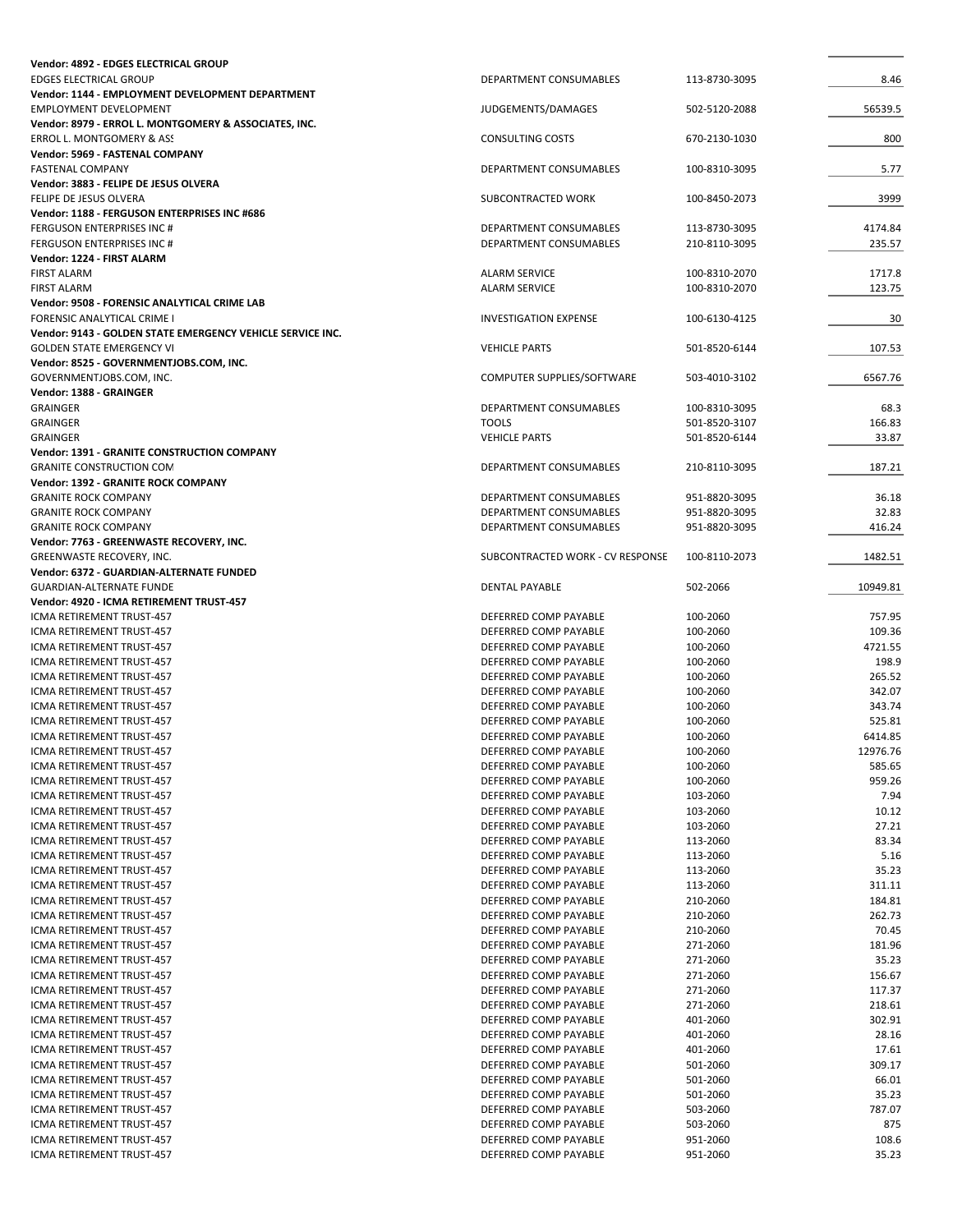| ICMA RETIREMENT TRUST-457                            | DEFERRED COMP PAYABLE            | 951-2060      | 275.95   |
|------------------------------------------------------|----------------------------------|---------------|----------|
| ICMA RETIREMENT TRUST-457                            | DEFERRED COMP PAYABLE            | 951-2060      | 171.32   |
| ICMA RETIREMENT TRUST-457                            | DEFERRED COMP PAYABLE            | 953-2060      | 9.58     |
| Vendor: 7173 - Iconix Waterworks (US) Inc.           |                                  |               |          |
| Iconix Waterworks (US) Inc.                          | DEPARTMENT CONSUMABLES           | 951-8820-3095 | 543.79   |
| Vendor: 6970 - ID CONCEPTS, LLC                      |                                  |               |          |
| ID CONCEPTS, LLC                                     | DEPARTMENT CONSUMABLES           | 100-6610-3095 | 26.91    |
| Vendor: 1798 - KELLY-MOORE PAINT COMPANY             |                                  |               |          |
| KELLY-MOORE PAINT COMPAN                             | DEPARTMENT CONSUMABLES           | 210-8110-3095 | 45.63    |
| Vendor: 2045 - M & S BUILDING SUPPLY INC             |                                  |               |          |
|                                                      |                                  |               |          |
| M & S BUILDING SUPPLY INC                            | CONSUMABLES                      | 271-8110-3095 | 681.64   |
| M & S BUILDING SUPPLY INC                            | CONSUMABLES                      | 271-8110-3095 | 886.44   |
| Vendor: 6379 - MARINA COAST WATER DISTRICT           |                                  |               |          |
| MARINA COAST WATER DISTRI                            | SUBCONTRACTED WORK - CV RESPONSE | 100-8110-2073 | 202.76   |
| MARINA COAST WATER DISTRI                            | SUBCONTRACTED WORK - CV RESPONSE | 100-8110-2073 | 366.35   |
| Vendor: 2236 - MBS BUSINESS SYSTEMS                  |                                  |               |          |
| MBS BUSINESS SYSTEMS                                 | <b>COPIER SERVICES</b>           | 100-7410-2044 | 93.53    |
| Vendor: 2426 - McDONALD REFRIGERATION INC            |                                  |               |          |
| McDONALD REFRIGERATION IN                            | SUBCONTRACTED WORK               | 113-8730-2073 | 244.94   |
| Vendor: 2184 - MISSION LINEN SERVICE                 |                                  |               |          |
| <b>MISSION LINEN SERVICE</b>                         | UNIFORM SERVICE/LAUNDRY          | 100-6640-2049 | 99.33    |
| Vendor: 2186 - MISSION UNIFORM SERVICE               |                                  |               |          |
| MISSION UNIFORM SERVICE                              | UNIFORM SERVICE / LAUNDRY        | 100-8310-2049 | 32.37    |
|                                                      |                                  |               |          |
| <b>MISSION UNIFORM SERVICE</b>                       | UNIFORM SERVICE / LAUNDRY        | 100-8310-2049 | 49.54    |
| <b>MISSION UNIFORM SERVICE</b>                       | UNIFORM SERVICE/LAUNDRY          | 100-8410-2049 | 15.86    |
| MISSION UNIFORM SERVICE                              | UNIFORM SERVICE/LAUNDRY          | 100-8420-2049 | 38.56    |
| MISSION UNIFORM SERVICE                              | UNIFORM SERVICE/LAUNDRY          | 100-8420-2049 | 22       |
| MISSION UNIFORM SERVICE                              | UNIFORM SERVICE/LAUNDRY          | 100-8420-2049 | 49.54    |
| <b>MISSION UNIFORM SERVICE</b>                       | UNIFORM SERVICE / LAUNDRY        | 100-8440-2049 | 29.71    |
| <b>MISSION UNIFORM SERVICE</b>                       | UNIFORM SERVICE / LAUNDRY        | 100-8450-2049 | 15.86    |
| MISSION UNIFORM SERVICE                              | UNIFORM SERVICE/LAUNDRY          | 100-9105-2049 | 130.16   |
| MISSION UNIFORM SERVICE                              | UNIFORM SERVICE/LAUNDRY          | 100-9105-2049 | 25.56    |
| MISSION UNIFORM SERVICE                              | UNIFORM SERVICE/LAUNDRY          | 103-8710-2049 | 9.91     |
|                                                      |                                  |               | 501.22   |
| <b>MISSION UNIFORM SERVICE</b>                       | UNIFORM SERVICE / LAUNDRY        | 113-8730-2049 |          |
| <b>MISSION UNIFORM SERVICE</b>                       | UNIFORM SERVICE / LAUNDRY        | 113-8730-2049 | 96       |
| MISSION UNIFORM SERVICE                              | UNIFORM SERVICE / LAUNDRY        | 113-8730-2049 | 96.92    |
| MISSION UNIFORM SERVICE                              | DEPARTMENT CONSUMABLES           | 113-8730-3095 | 96.85    |
| MISSION UNIFORM SERVICE                              | UNIFORM SERVICE/LAUNDRY          | 210-8110-2049 | 38.37    |
| <b>MISSION UNIFORM SERVICE</b>                       | UNIFORM SERVICE/LAUNDRY          | 210-8110-2049 | 22       |
| <b>MISSION UNIFORM SERVICE</b>                       | UNIFORM SERVICE/LAUNDRY          | 210-8110-2049 | 39.62    |
| MISSION UNIFORM SERVICE                              | UNIFORM SERVICE/LAUNDRY          | 210-8420-2049 | 9.91     |
| <b>MISSION UNIFORM SERVICE</b>                       | UNIFORM SERVICE/LAUNDRY          | 271-8110-2049 | 39.62    |
|                                                      |                                  |               |          |
| MISSION UNIFORM SERVICE                              | UNIFORM SERVICE/LAUNDRY          | 401-8620-2049 | 39.62    |
| MISSION UNIFORM SERVICE                              | UNIFORM SERVICE/LAUNDRY          | 501-8520-2049 | 39.62    |
| <b>MISSION UNIFORM SERVICE</b>                       | UNIFORM SERVICE / LAUNDRY        | 951-8820-2049 | 38.37    |
| MISSION UNIFORM SERVICE                              | UNIFORM SERVICE / LAUNDRY        | 951-8820-2049 | 39.61    |
| Vendor: 0144 - MOLINARI SUPPLY, INC.                 |                                  |               |          |
| MOLINARI SUPPLY, INC.                                | DEPARTMENT CONSUMABLES           | 100-8420-3095 | 117.99   |
| MOLINARI SUPPLY, INC.                                | DEPARTMENT CONSUMABLES           | 100-8420-3095 | 501.28   |
| MOLINARI SUPPLY, INC.                                | DEPARTMENT CONSUMABLES           | 100-8420-3095 | 366.7    |
| MOLINARI SUPPLY, INC.                                | DEPARTMENT CONSUMABLES           | 100-8420-3095 | 52.39    |
| MOLINARI SUPPLY, INC.                                | DEPARTMENT CONSUMABLES           | 100-8420-3095 | 399.86   |
|                                                      |                                  |               |          |
| Vendor: 4425 - MONTEREY AUTO SUPPLY                  |                                  |               |          |
| MONTEREY AUTO SUPPLY                                 | <b>VEHICLE PARTS</b>             | 501-8520-6144 | 98.83    |
| MONTEREY AUTO SUPPLY                                 | <b>VEHICLE PARTS</b>             | 501-8520-6144 | 136.18   |
| MONTEREY AUTO SUPPLY                                 | <b>VEHICLE PARTS</b>             | 501-8520-6144 | 28.51    |
| MONTEREY AUTO SUPPLY                                 | <b>VEHICLE PARTS</b>             | 501-8520-6144 | 37.78    |
| Vendor: 2238 - MONTEREY BAY PEST CONTROL             |                                  |               |          |
| MONTEREY BAY PEST CONTRO                             | PEST CONTROL                     | 100-8310-2057 | 62       |
| MONTEREY BAY PEST CONTRO                             | PEST CONTROL                     | 100-8310-2057 | 100      |
| MONTEREY BAY PEST CONTRO                             | PEST CONTROL                     | 100-8310-2057 | 65       |
| Vendor: 8049 - MONTEREY PENINSULA VOLUNTEER SERVICES |                                  |               |          |
|                                                      |                                  |               |          |
| MONTEREY PENINSULA VOLUN                             | <b>CENTER RENTAL</b>             | 100-3672      | 66       |
| Vendor: 6761 - MONTEREY SIGNS, INC.                  |                                  |               |          |
| MONTEREY SIGNS, INC.                                 | DEPT EQUIPMENT - CV RESPONSE     | 100-8110-8187 | 759.29   |
| MONTEREY SIGNS, INC.                                 | DEPT EQUIPMENT - CV RESPONSE     | 100-8110-8187 | 1114.35  |
| Vendor: 2351 - MONTEREY TIRE SERVICE                 |                                  |               |          |
| MONTEREY TIRE SERVICE                                | <b>TIRES</b>                     | 501-8520-6147 | 109.25   |
| Vendor: 2720 - OWEN EQUIPMENT COMPANY                |                                  |               |          |
| OWEN EQUIPMENT COMPANY                               | DEPARTMENT CONSUMABLES           | 951-8820-3095 | 4705.52  |
| Vendor: 2666 - PACIFIC TRUCK PARTS, INC.             |                                  |               |          |
| PACIFIC TRUCK PARTS, INC.                            | <b>VEHICLE PARTS</b>             | 501-8520-6144 | 27.42    |
|                                                      |                                  |               |          |
| PACIFIC TRUCK PARTS, INC.                            | <b>VEHICLE PARTS</b>             | 501-8520-6144 | $-27.42$ |
| PACIFIC TRUCK PARTS, INC.                            | <b>VEHICLE PARTS</b>             | 501-8520-6144 | 477.14   |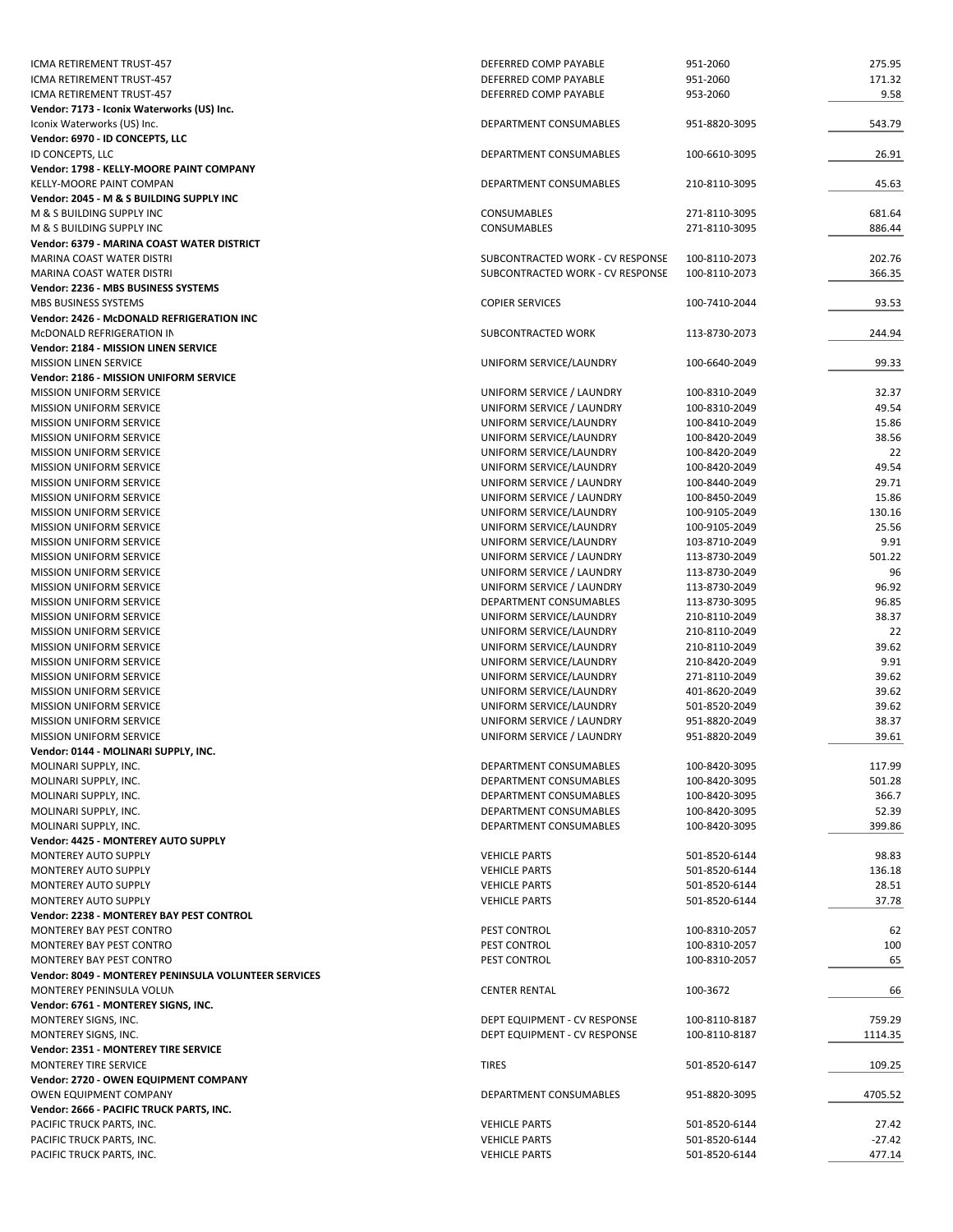| Vendor: 1090 - PARTSMASTER<br>PARTSMASTER                       | <b>VEHICLE PARTS</b>                | 501-8520-6144        | 94.54                |
|-----------------------------------------------------------------|-------------------------------------|----------------------|----------------------|
| <b>Vendor: 8014 - PAXTON ASSOCIATES</b>                         |                                     |                      |                      |
| <b>PAXTON ASSOCIATES</b>                                        | CONSULTANT                          | 670-2120-1030        | 3350                 |
| Vendor: 2746 - PENINSULA POOL SERVICE                           |                                     |                      |                      |
| PENINSULA POOL SERVICE                                          | DEPARTMENT CONSUMABLES              | 401-8620-3095        | 70.47                |
| Vendor: 2752 - PENINSULA WELDING & MEDICAL SUPPLY, INC.         |                                     |                      |                      |
| PENINSULA WELDING & MEDIC                                       | <b>CSA 74 PURCHASES</b>             | 100-6640-3096        | 25.8                 |
| Vendor: 6162 - PLAYCORE WISCONSIN INC<br>PLAYCORE WISCONSIN INC | <b>CHEMICALS</b>                    | 100-8310-3099        | 842.57               |
| Vendor: 2816 - PLUG & PAY TECHNOLOGIES, INC.                    |                                     |                      |                      |
| PLUG & PAY TECHNOLOGIES, IN                                     | <b>COMPUTER SOFTWARE</b>            | 100-9100-3104        | 15                   |
| PLUG & PAY TECHNOLOGIES, IN                                     | <b>COMPUTER SOFTWARE</b>            | 100-9100-3104        | 15                   |
| Vendor: 2849 - PREMIUM AUTO PARTS, INC.                         |                                     |                      |                      |
| PREMIUM AUTO PARTS, INC.                                        | DEPARTMENT CONSUMABLES              | 100-8420-3095        | 14.18                |
| PREMIUM AUTO PARTS, INC.                                        | <b>VEHICLE PARTS</b>                | 501-8520-6144        | 233.8                |
| Vendor: 2877 - PUBLIC EMPLOYEES' RETIREMENT SYSTEM              |                                     |                      |                      |
| PUBLIC EMPLOYEES' RETIREME                                      | PERS PAYABLE                        | 100-2056             | $-1147.4$<br>12.31   |
| PUBLIC EMPLOYEES' RETIREME<br>PUBLIC EMPLOYEES' RETIREME        | PERS PAYABLE<br><b>PERS PAYABLE</b> | 100-2056<br>100-2056 | 301.59               |
| PUBLIC EMPLOYEES' RETIREME                                      | PERS PAYABLE                        | 100-2056             | 1611.96              |
| PUBLIC EMPLOYEES' RETIREME                                      | <b>PERS PAYABLE</b>                 | 100-2056             | 1605.75              |
| PUBLIC EMPLOYEES' RETIREME                                      | PERS PAYABLE                        | 100-2056             | 1436.17              |
| PUBLIC EMPLOYEES' RETIREME                                      | PERS PAYABLE                        | 100-2056             | 1294.56              |
| PUBLIC EMPLOYEES' RETIREME                                      | <b>PERS PAYABLE</b>                 | 100-2056             | 605.73               |
| PUBLIC EMPLOYEES' RETIREME                                      | PERS PAYABLE                        | 100-2056             | 850.89               |
| PUBLIC EMPLOYEES' RETIREME                                      | <b>PERS PAYABLE</b>                 | 100-2056             | 697.02               |
| PUBLIC EMPLOYEES' RETIREME<br>PUBLIC EMPLOYEES' RETIREME        | PERS PAYABLE<br>PERS PAYABLE        | 100-2056             | 4331.2<br>283.73     |
| PUBLIC EMPLOYEES' RETIREME                                      | <b>PERS PAYABLE</b>                 | 100-2056<br>100-2056 | 853.77               |
| PUBLIC EMPLOYEES' RETIREME                                      | PERS PAYABLE                        | 100-2056             | 4375.99              |
| PUBLIC EMPLOYEES' RETIREME                                      | <b>PERS PAYABLE</b>                 | 100-2056             | 1125.65              |
| PUBLIC EMPLOYEES' RETIREME                                      | PERS PAYABLE                        | 100-2056             | 5482.06              |
| PUBLIC EMPLOYEES' RETIREME                                      | PERS PAYABLE                        | 100-2056             | 120.1                |
| PUBLIC EMPLOYEES' RETIREME                                      | <b>PERS PAYABLE</b>                 | 100-2056             | 7052.46              |
| PUBLIC EMPLOYEES' RETIREME                                      | PERS PAYABLE                        | 100-2056             | 8638.92              |
| PUBLIC EMPLOYEES' RETIREME                                      | <b>PERS PAYABLE</b>                 | 100-2056             | 9420.02              |
| PUBLIC EMPLOYEES' RETIREME<br>PUBLIC EMPLOYEES' RETIREME        | PERS PAYABLE<br><b>PERS PAYABLE</b> | 100-2056<br>100-2056 | 11234.53<br>13691.07 |
| PUBLIC EMPLOYEES' RETIREME                                      | <b>PERS PAYABLE</b>                 | 100-2056             | 5012.61              |
| PUBLIC EMPLOYEES' RETIREME                                      | PERS PAYABLE                        | 100-2056             | 14626.1              |
| PUBLIC EMPLOYEES' RETIREME                                      | PERS PAYABLE                        | 100-2056             | 16229.12             |
| PUBLIC EMPLOYEES' RETIREME                                      | PERS PAYABLE                        | 100-2056             | 3835.77              |
| PUBLIC EMPLOYEES' RETIREME                                      | <b>PERS PAYABLE</b>                 | 100-2056             | 2226.42              |
| PUBLIC EMPLOYEES' RETIREME                                      | PERS PAYABLE                        | 100-2056             | $-2294.8$            |
| PUBLIC EMPLOYEES' RETIREME                                      | PERS PAYABLE                        | 100-2056             | $-2921.43$           |
| PUBLIC EMPLOYEES' RETIREME<br>PUBLIC EMPLOYEES' RETIREME        | PERS PAYABLE<br>PERS PAYABLE        | 103-2056<br>103-2056 | 0.1<br>32.59         |
| PUBLIC EMPLOYEES' RETIREME                                      | PERS PAYABLE                        | 103-2056             | 20.67                |
| PUBLIC EMPLOYEES' RETIREME                                      | PERS PAYABLE                        | 113-2056             | 83.56                |
| PUBLIC EMPLOYEES' RETIREME                                      | PERS PAYABLE                        | 113-2056             | 53.03                |
| PUBLIC EMPLOYEES' RETIREME                                      | PERS PAYABLE                        | 113-2056             | 801.36               |
| PUBLIC EMPLOYEES' RETIREME                                      | PERS PAYABLE                        | 113-2056             | 5.24                 |
| PUBLIC EMPLOYEES' RETIREME                                      | PERS PAYABLE                        | 113-2056             | 6.52                 |
| PUBLIC EMPLOYEES' RETIREME                                      | PERS PAYABLE                        | 113-2056             | 4.82                 |
| PUBLIC EMPLOYEES' RETIREME                                      | PERS PAYABLE                        | 113-2056             | 917.92               |
| PUBLIC EMPLOYEES' RETIREME<br>PUBLIC EMPLOYEES' RETIREME        | PERS PAYABLE<br>PERS PAYABLE        | 210-2056<br>210-2056 | 149.49<br>443.42     |
| PUBLIC EMPLOYEES' RETIREME                                      | PERS PAYABLE                        | 210-2056             | 2.35                 |
| PUBLIC EMPLOYEES' RETIREME                                      | PERS PAYABLE                        | 210-2056             | 171.24               |
| PUBLIC EMPLOYEES' RETIREME                                      | PERS PAYABLE                        | 210-2056             | 281.38               |
| PUBLIC EMPLOYEES' RETIREME                                      | PERS PAYABLE                        | 271-2056             | 2.92                 |
| PUBLIC EMPLOYEES' RETIREME                                      | PERS PAYABLE                        | 271-2056             | 908.83               |
| PUBLIC EMPLOYEES' RETIREME                                      | PERS PAYABLE                        | 271-2056             | 576.74               |
| PUBLIC EMPLOYEES' RETIREME                                      | PERS PAYABLE                        | 335-2056             | 1.86                 |
| PUBLIC EMPLOYEES' RETIREME                                      | PERS PAYABLE                        | 335-2056             | 1148.98              |
| PUBLIC EMPLOYEES' RETIREME<br>PUBLIC EMPLOYEES' RETIREME        | PERS PAYABLE<br>PERS PAYABLE        | 335-2056<br>401-2056 | 729.11<br>39.64      |
| PUBLIC EMPLOYEES' RETIREME                                      | PERS PAYABLE                        | 401-2056             | 2.39                 |
| PUBLIC EMPLOYEES' RETIREME                                      | PERS PAYABLE                        | 401-2056             | 34.62                |
| PUBLIC EMPLOYEES' RETIREME                                      | PERS PAYABLE                        | 401-2056             | 456.56               |
| PUBLIC EMPLOYEES' RETIREME                                      | PERS PAYABLE                        | 401-2056             | 719.47               |
| PUBLIC EMPLOYEES' RETIREME                                      | PERS PAYABLE                        | 501-2056             | 353.46               |
| PUBLIC EMPLOYEES' RETIREME                                      | PERS PAYABLE                        | 501-2056             | 174.1                |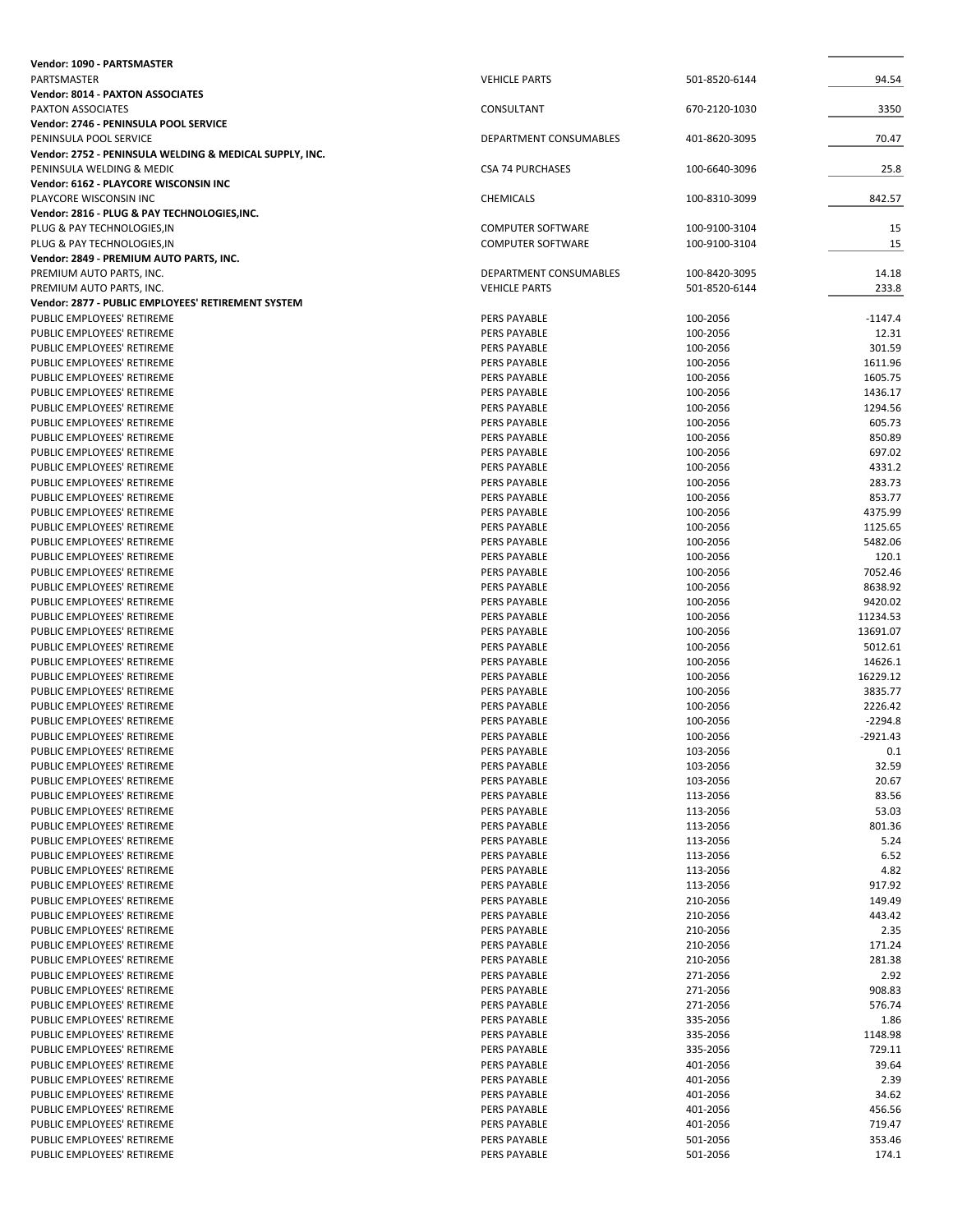| PUBLIC EMPLOYEES' RETIREME                        | PERS PAYABLE                 | 501-2056      | 1.95     |
|---------------------------------------------------|------------------------------|---------------|----------|
| PUBLIC EMPLOYEES' RETIREME                        | PERS PAYABLE                 | 501-2056      | 151.99   |
| PUBLIC EMPLOYEES' RETIREME                        | PERS PAYABLE                 | 501-2056      | 224.3    |
| PUBLIC EMPLOYEES' RETIREME                        | PERS PAYABLE                 | 503-2056      | 1.86     |
| PUBLIC EMPLOYEES' RETIREME                        | PERS PAYABLE                 | 503-2056      | 152.61   |
| PUBLIC EMPLOYEES' RETIREME                        | PERS PAYABLE                 | 503-2056      | 331.82   |
| PUBLIC EMPLOYEES' RETIREME                        | PERS PAYABLE                 | 503-2056      | 522.91   |
| PUBLIC EMPLOYEES' RETIREME                        | PERS PAYABLE                 | 503-2056      | 174.81   |
| PUBLIC EMPLOYEES' RETIREME                        | PERS PAYABLE                 | 951-2056      | 287.27   |
| PUBLIC EMPLOYEES' RETIREME                        | PERS PAYABLE                 | 951-2056      | 448.26   |
| PUBLIC EMPLOYEES' RETIREME                        | PERS PAYABLE                 | 951-2056      | 706.45   |
| PUBLIC EMPLOYEES' RETIREME                        | PERS PAYABLE                 | 951-2056      | 3.86     |
| PUBLIC EMPLOYEES' RETIREME                        | PERS PAYABLE                 | 951-2056      | 329.06   |
| PUBLIC EMPLOYEES' RETIREME                        | PERS PAYABLE                 | 953-2056      | 24.3     |
| PUBLIC EMPLOYEES' RETIREME                        | PERS PAYABLE                 | 953-2056      | 38.29    |
| PUBLIC EMPLOYEES' RETIREME                        | PERS PAYABLE                 | 953-2056      | 0.07     |
| PUBLIC EMPLOYEES' RETIREME                        | PERS PAYABLE                 | 973-2056      | 3.96     |
| PUBLIC EMPLOYEES' RETIREME                        | PERS PAYABLE                 | 973-2056      | 2.51     |
| PUBLIC EMPLOYEES' RETIREME                        | PERS PAYABLE                 | 973-2056      | 0.01     |
| Vendor: 7068 - PURSELL CONSTRUCTION, INC.         |                              |               |          |
| PURSELL CONSTRUCTION, INC.                        | DEPARTMENT CONSUMABLES       | 100-8310-3095 | 336.05   |
| Vendor: 5264 - RABOBANK, N.A.                     |                              |               |          |
| RABOBANK, N.A.                                    | FEDERAL TAX PAYABLE          | 100-2052      | 52221.52 |
| RABOBANK, N.A.                                    | EE HEALTHCARE PAYABLE        | 100-2057      | 14633.3  |
| RABOBANK, N.A.                                    | FEDERAL TAX PAYABLE          | 103-2052      | 30.09    |
|                                                   |                              |               |          |
| RABOBANK, N.A.                                    | EE HEALTHCARE PAYABLE        | 103-2057      | 10.72    |
| RABOBANK, N.A.                                    | FEDERAL TAX PAYABLE          | 113-2052      | 858.86   |
| RABOBANK, N.A.                                    | EE HEALTHCARE PAYABLE        | 113-2057      | 339.78   |
| RABOBANK, N.A.                                    | FEDERAL TAX PAYABLE          | 210-2052      | 547.4    |
| RABOBANK, N.A.                                    | EE HEALTHCARE PAYABLE        | 210-2057      | 217.9    |
| RABOBANK, N.A.                                    | FEDERAL TAX PAYABLE          | 271-2052      | 493.22   |
| RABOBANK, N.A.                                    | EE HEALTHCARE PAYABLE        | 271-2057      | 199.22   |
| RABOBANK, N.A.                                    | FEDERAL TAX PAYABLE          | 335-2052      | 830.24   |
| RABOBANK, N.A.                                    | EE HEALTHCARE PAYABLE        | 335-2057      | 184.82   |
| RABOBANK, N.A.                                    | FEDERAL TAX PAYABLE          | 401-2052      | 440.29   |
| RABOBANK, N.A.                                    | EE HEALTHCARE PAYABLE        | 401-2057      | 178.76   |
| RABOBANK, N.A.                                    | FEDERAL TAX PAYABLE          | 501-2052      | 394.57   |
| RABOBANK, N.A.                                    | EE HEALTHCARE PAYABLE        | 501-2057      | 144.74   |
| RABOBANK, N.A.                                    | FEDERAL TAX PAYABLE          | 503-2052      | 1006.43  |
| RABOBANK, N.A.                                    | EE HEALTHCARE PAYABLE        | 503-2057      | 196.42   |
| RABOBANK, N.A.                                    | FEDERAL TAX PAYABLE          | 951-2052      | 739.25   |
| RABOBANK, N.A.                                    | EE HEALTHCARE PAYABLE        | 951-2057      | 267.32   |
| RABOBANK, N.A.                                    | FEDERAL TAX PAYABLE          | 953-2052      | 66.04    |
| RABOBANK, N.A.                                    | EE HEALTHCARE PAYABLE        | 953-2057      | 14.06    |
| Vendor: 8020 - RAIMI & ASSOCIATES, INC.           |                              |               |          |
| RAIMI & ASSOCIATES, INC.                          | CONSULTANT - GENERAL PLAN    | 100-7310-1035 | 1210     |
| Vendor: 8345 - RESTORATIVE JUSTICE PARTNERS, INC. |                              |               |          |
| RESTORATIVE JUSTICE PARTNE                        | RESTORATIVE JUSTICE PARTNERS | 100-2042-7205 | 3205     |
| Vendor: 6027 - RICHARDS, WATSON & GERSHON         |                              |               |          |
| RICHARDS, WATSON & GERSHO                         | <b>LEGAL SERVICES</b>        | 100-3010-1022 | 275      |
| RICHARDS, WATSON & GERSH(                         | LEGAL SERVICES               | 100-3010-1022 | 385      |
| RICHARDS, WATSON & GERSHO                         | SEASIDE GOLF RESORT          | 961-9610-9861 | 1457.5   |
| Vendor: 6477 - ROBERT S. JAQUES                   |                              |               |          |
| ROBERT S. JAQUES                                  | <b>CONSULTING COSTS</b>      | 670-2130-1030 | 2775     |
| Vendor: 9490 - SEASIDE HIGHLANDS                  |                              |               |          |
| <b>SEASIDE HIGHLANDS</b>                          | <b>CENTER RENTAL</b>         | 100-3672      | 41.5     |
| Vendor: 3211 - SHERWIN-WILLIAMS CO.               |                              |               |          |
| SHERWIN-WILLIAMS CO.                              | DEPARTMENT CONSUMABLES       | 210-8110-3095 | 885.74   |
| Vendor: 8273 - SMILE BUSINESS PRODUCTS, INC.      |                              |               |          |
| SMILE BUSINESS PRODUCTS, IN                       | <b>COPIER SERVICES</b>       | 100-8910-2044 | 185.28   |
| Vendor: 8361 - SPEAKWRITE LLC                     |                              |               |          |
| SPEAKWRITE LLC                                    |                              |               | 1517.33  |
|                                                   | COMPUTER SUPPLIES/SOFTWARE   | 100-6110-3102 |          |
| Vendor: 5144 - STATE OF CALIFORNIA                |                              |               |          |
| STATE OF CALIFORNIA                               | STATE TAX PAYABLE            | 100-2053      | 20461.38 |
| STATE OF CALIFORNIA                               | STATE TAX PAYABLE            | 103-2053      | 10.86    |
| STATE OF CALIFORNIA                               | STATE TAX PAYABLE            | 113-2053      | 291.32   |
| STATE OF CALIFORNIA                               | STATE TAX PAYABLE            | 210-2053      | 183.48   |
| STATE OF CALIFORNIA                               | STATE TAX PAYABLE            | 271-2053      | 139.91   |
| STATE OF CALIFORNIA                               | STATE TAX PAYABLE            | 335-2053      | 180.42   |
| STATE OF CALIFORNIA                               | STATE TAX PAYABLE            | 401-2053      | 123.38   |
| STATE OF CALIFORNIA                               | STATE TAX PAYABLE            | 501-2053      | 81.45    |
| STATE OF CALIFORNIA                               | STATE TAX PAYABLE            | 503-2053      | 200.75   |
| STATE OF CALIFORNIA                               | STATE TAX PAYABLE            | 951-2053      | 236.14   |
| STATE OF CALIFORNIA                               | STATE TAX PAYABLE            | 953-2053      | 25.48    |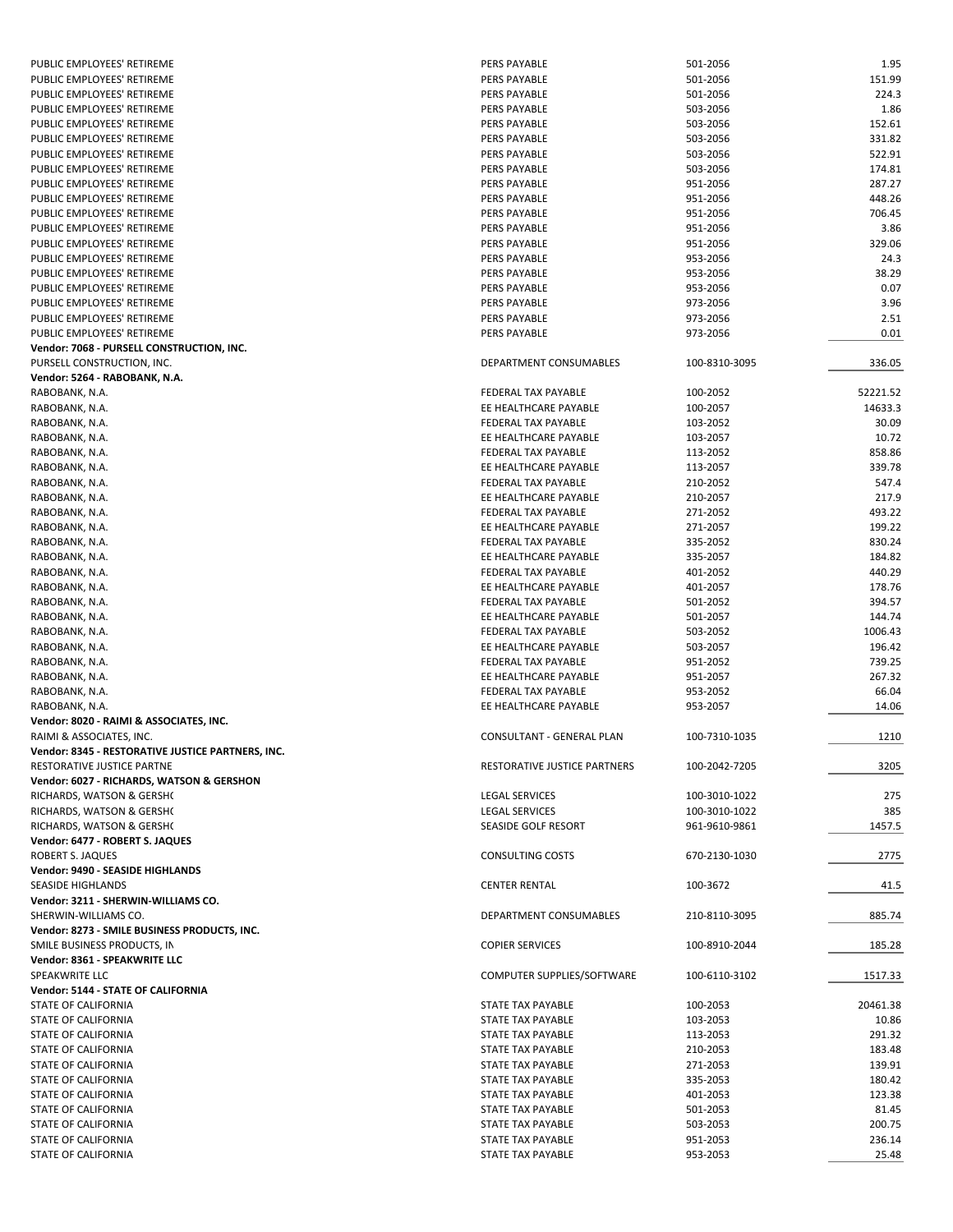| Vendor: 6324 - The Home Depot Pro              |                                |               |         |
|------------------------------------------------|--------------------------------|---------------|---------|
| The Home Depot Pro                             | DEPT CONSUMABLES - CV RESPONSE | 100-8110-3095 | 935.53  |
| The Home Depot Pro                             | <b>JANITORIAL SUPPLIES</b>     | 100-9105-3093 | 1100.28 |
| The Home Depot Pro                             | <b>JANITORIAL SUPPLIES</b>     | 100-9105-3093 | 205.28  |
| The Home Depot Pro                             | JANITORIAL SUPPLIES            | 100-9105-3093 | 58.86   |
| The Home Depot Pro                             | <b>JANITORIAL SUPPLIES</b>     | 100-9105-3093 | 528.64  |
| Vendor: 9106 - THE SOHAGI LAW GROUP            |                                |               |         |
| THE SOHAGI LAW GROUP                           | LEGAL SERVICES                 | 100-3010-1022 | 2665    |
| THE SOHAGI LAW GROUP                           | <b>BAKEWELL - CAMPUS TOWN</b>  | 601-2214      | 20702.2 |
| Vendor: 9481 - THOMAS H. JAMISON, LAWYER       |                                |               |         |
| THOMAS H. JAMISON, LAWYER                      | <b>LEGAL SERVICES</b>          | 100-3010-1022 | 12000   |
| Vendor: 9461 - TILTHOUSE LLC                   |                                |               |         |
| <b>TILTHOUSE LLC</b>                           | DEPT CONSUMABLES - CV RESPONSE | 100-8110-3095 | 13064   |
| Vendor: 4670 - TREASURER -- COUNTY OF MONTEREY |                                |               |         |
| TREASURER -- COUNTY OF MOI                     | <b>LEGAL SERVICES</b>          | 951-8810-1022 | 198     |
| Vendor: 6197 - U.S. BANK EQUIPMENT FINANCE     |                                |               |         |
| U.S. BANK EQUIPMENT FINANC                     | <b>COPIER SERVICES</b>         | 100-9200-2044 | 311.75  |
| Vendor: 5873 - UNITED SITE SERVICES, INC.      |                                |               |         |
| UNITED SITE SERVICES, INC.                     | SUBCONTRACTED WORK             | 100-8420-2073 | 49.66   |
| Vendor: 7444 - VEL-COM                         |                                |               |         |
| <b>VEL-COM</b>                                 | TEMPORARY CONTRACT SERVICES    | 100-9100-2043 | 890     |
| Vendor: 6671 - VERIZON WIRELESS                |                                |               |         |
| <b>VERIZON WIRELESS</b>                        | <b>MOBILE COMMUNICATIONS</b>   | 503-4010-5135 | 157.17  |
| <b>VERIZON WIRELESS</b>                        | <b>MOBILE COMMUNICATIONS</b>   | 503-4010-5135 | 179.29  |
| <b>VERIZON WIRELESS</b>                        | MOBILE COMMUNICATIONS          | 503-4010-5135 | 51.19   |
| <b>VERIZON WIRELESS</b>                        | <b>MOBILE COMMUNICATIONS</b>   | 503-4010-5135 | 155.73  |
| Vendor: 2328 - WALLACE GROUP                   |                                |               |         |
| <b>WALLACE GROUP</b>                           | CONSULTANT                     | 100-8910-1030 | 737.5   |
| <b>WALLACE GROUP</b>                           | CONSULTANT                     | 100-8910-1030 | 698.75  |
| Vendor: 9507 - WESTCLIFFE ENGINEERS, INC.      |                                |               |         |
| WESTCLIFFE ENGINEERS, INC.                     | SUBCONTRACTED WORK             | 335-2010-2073 | 1250    |
| Vendor: 9212 - WEX BANK                        |                                |               |         |
| <b>WEX BANK</b>                                | <b>VEHICLE FUEL</b>            | 501-8520-6145 | 60.62   |
| <b>Vendor: 4970 - WHITSON ENGINEERS</b>        |                                |               |         |
| <b>WHITSON ENGINEERS</b>                       | PLAN CHECK FEES                | 100-3210      | 1250    |
| <b>WHITSON ENGINEERS</b>                       | <b>PLAN CHECK FEES</b>         | 100-3210      | 1200    |
| <b>WHITSON ENGINEERS</b>                       | CONSULTANT                     | 100-8910-1030 | 1305    |
| <b>WHITSON ENGINEERS</b>                       | CONSULTANT                     | 100-8910-1030 | $-1763$ |
| Vendor: 9415 - WILFREDO VIRAY                  |                                |               |         |
| <b>WILFREDO VIRAY</b>                          | <b>CENTER RENTAL</b>           | 100-3672      | 224.75  |
|                                                |                                |               |         |

### **Fund Summary**

| Fund                            |                                     | <b>Payment Amount</b> |
|---------------------------------|-------------------------------------|-----------------------|
| 100 - GENERAL FUND              |                                     | 312732.08             |
| 103 - LAGUNA GRANDE PKG FUND    |                                     | 5374.33               |
| 113 - POMA & DMDC FUND          |                                     | 10081.98              |
| 200 - CDBG FUND                 |                                     | 1275                  |
| 210 - STREETS FUND              |                                     | 14330.68              |
| 271 - STORMWATER FUND           |                                     | 4671.95               |
| 335 - ESCA (FORA)               |                                     | 4325.43               |
| 348 - CUTINO PARK IMPRVMTS      |                                     | 300                   |
| 401 - WATER FUND                |                                     | 2453.88               |
| 501 - EQUIPMT MAINT FUND        |                                     | 4698.25               |
| 502 - PROP/CASUALTY INS FUND    |                                     | 67489.31              |
| 503 - MIS FUND                  |                                     | 16524.28              |
| 601 - EXPEND TRUST FUND         |                                     | 20702.2               |
| 670 - WATERMASTER FUND          |                                     | 6925                  |
| 951 - SAN, DISTRICT GEN, FUND   |                                     | 9875.09               |
| 953 - SAN, DISTRICT CAP, IMPROV |                                     | 177.82                |
| 961 - SA FORT ORD CAPITAL PROJ  |                                     | 1457.5                |
| 973 - SA MERGED - LMIHF         |                                     | 278.91                |
|                                 | <b>Account Summary</b>              |                       |
| <b>Account Number</b>           | Account I                           | <b>Payment Amount</b> |
| 100-2042-7205                   | <b>RESTORATIVE JUSTICE PARTNERS</b> | 3205                  |
| 100-2052                        | FEDERAL TAX PAYABLE                 | 52221.52              |
| 100-2053                        | <b>STATE TAX PAYABLE</b>            | 20461.38              |
| 100-2056                        | PERS PAYABLE                        | 110591.87             |
| 100-2057                        | EE HEALTHCARE PAYABLE               | 15207.15              |
| 100-2059                        | <b>GARNISHMENT PAYABLE</b>          | 1361.01               |
|                                 |                                     |                       |

100‐2060 DEFERRED COMP PAYABLE 28201.42 100‐3010‐1022 LEGAL SERVICES 2009 LEGAL SERVICES 100‐3210 PLAN CHECK FEES 2450 100‐3672 CENTER RENTAL 498.25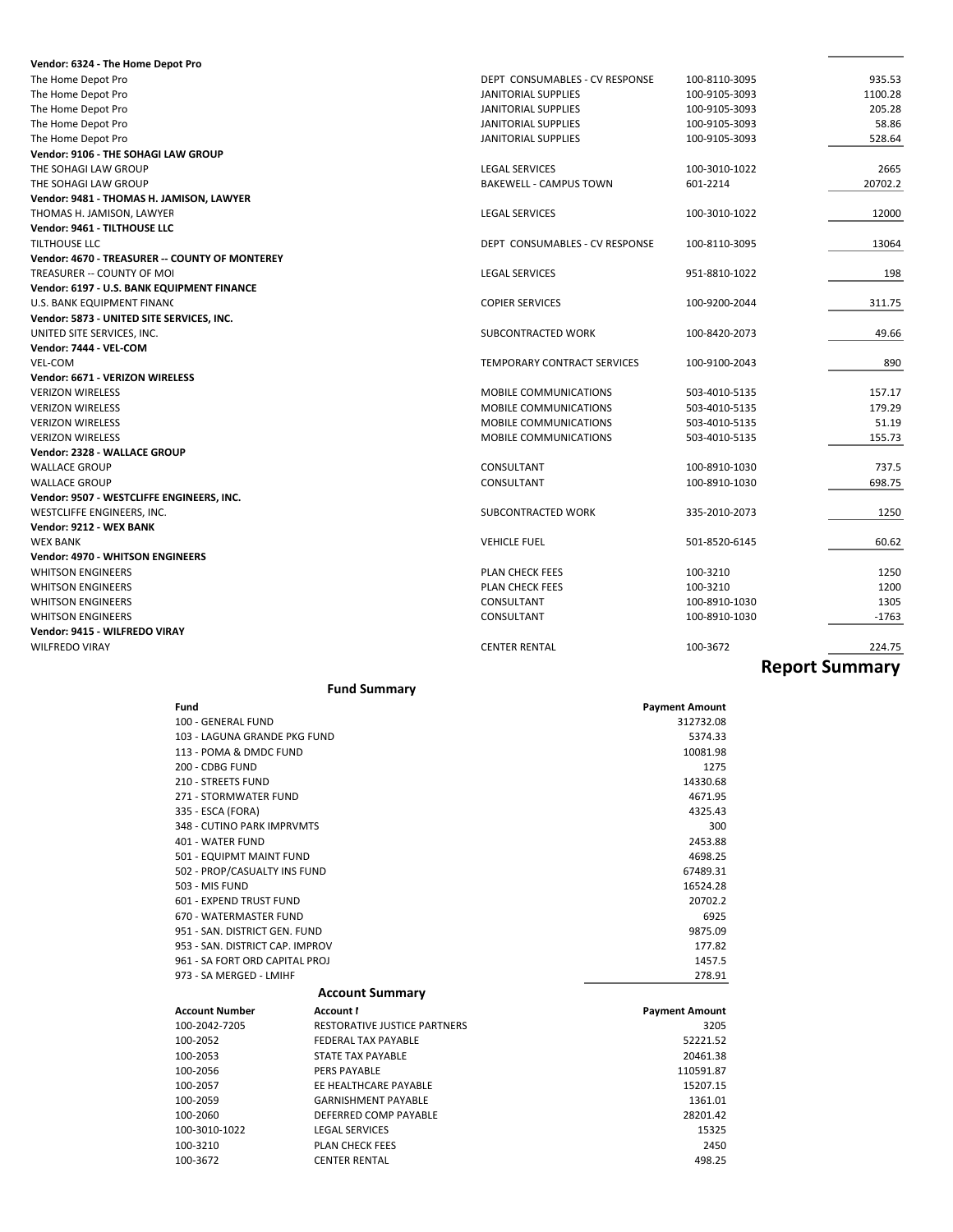| 100-6110-3102                  | COMPUTER SUPPLIES/SOFTWARE                      | 1517.33               |
|--------------------------------|-------------------------------------------------|-----------------------|
| 100-6110-4122                  | DUES & MEMBERSHIP                               | 200                   |
| 100-6120-3096                  | CSA74 APPROVED MEDICAL SUPP                     | 308.48                |
| 100-6130-4125                  | <b>INVESTIGATION EXPENSE</b>                    | 30                    |
| 100-6610-2043                  | TEMPORARY CONTRACT SERVICES                     | 440                   |
| 100-6610-3095                  | DEPARTMENT CONSUMABLES                          | 26.91                 |
| 100-6640-2049                  | UNIFORM SERVICE/LAUNDRY                         | 99.33                 |
| 100-6640-3096                  | <b>CSA 74 PURCHASES</b>                         | 25.8                  |
| 100-7310-1035                  | CONSULTANT - GENERAL PLAN                       | 1210                  |
| 100-7410-2044                  | <b>COPIER SERVICES</b>                          | 93.53                 |
| 100-8110-2073                  | SUBCONTRACTED WORK - CV RESP(                   | 2051.62               |
| 100-8110-3095                  | DEPT CONSUMABLES - CV RESPONS                   | 24093.53              |
| 100-8110-8187<br>100-8310-2049 | DEPT EQUIPMENT - CV RESPONSE                    | 1873.64               |
|                                | UNIFORM SERVICE / LAUNDRY<br>PEST CONTROL       | 81.91<br>227          |
| 100-8310-2057                  | <b>ALARM SERVICE</b>                            | 1841.55               |
| 100-8310-2070<br>100-8310-2073 | SUBCONTRACTED WORK                              | 1230.68               |
| 100-8310-3095                  | DEPARTMENT CONSUMABLES                          | 626.12                |
| 100-8310-3097                  | SAFETY EQUIPMENT                                | 250                   |
| 100-8310-3099                  | <b>CHEMICALS</b>                                | 842.57                |
| 100-8310-5133                  | <b>WATER</b>                                    | 6093.55               |
| 100-8410-2049                  | UNIFORM SERVICE/LAUNDRY                         | 15.86                 |
| 100-8420-2049                  | UNIFORM SERVICE/LAUNDRY                         | 110.1                 |
| 100-8420-2073                  | SUBCONTRACTED WORK                              | 49.66                 |
| 100-8420-3095                  | DEPARTMENT CONSUMABLES                          | 1452.4                |
|                                | <b>Account Summary</b>                          |                       |
|                                |                                                 |                       |
| <b>Account Number</b>          | Account I                                       | <b>Payment Amount</b> |
| 100-8440-2049                  | UNIFORM SERVICE / LAUNDRY                       | 29.71                 |
| 100-8440-5133                  | <b>WATER</b>                                    | 9752.84               |
| 100-8450-2049                  | UNIFORM SERVICE / LAUNDRY                       | 15.86                 |
| 100-8450-2073                  | SUBCONTRACTED WORK<br>CONSULTANT                | 3999<br>978.25        |
| 100-8910-1030                  | <b>COPIER SERVICES</b>                          | 185.28                |
| 100-8910-2044<br>100-8910-3097 |                                                 | 176.44                |
| 100-9100-2043                  | SAFETY EQUIPMENT<br>TEMPORARY CONTRACT SERVICES | 890                   |
| 100-9100-3104                  | <b>COMPUTER SOFTWARE</b>                        | 30                    |
| 100-9105-2049                  | UNIFORM SERVICE/LAUNDRY                         | 155.72                |
| 100-9105-3093                  | <b>JANITORIAL SUPPLIES</b>                      | 1893.06               |
| 100-9200-2044                  | <b>COPIER SERVICES</b>                          | 311.75                |
| 103-2052                       | FEDERAL TAX PAYABLE                             | 30.09                 |
| 103-2053                       | STATE TAX PAYABLE                               | 10.86                 |
| 103-2056                       | PERS PAYABLE                                    | 53.36                 |
| 103-2057                       | EE HEALTHCARE PAYABLE                           | 11.39                 |
| 103-2060                       | DEFERRED COMP PAYABLE                           | 45.27                 |
| 103-8710-2049                  | UNIFORM SERVICE/LAUNDRY                         | 9.91                  |
| 103-8710-5133                  | WATER                                           | 5213.45               |
| 113-2052                       | FEDERAL TAX PAYABLE                             | 858.86                |
| 113-2053                       | STATE TAX PAYABLE                               | 291.32                |
| 113-2056                       | PERS PAYABLE                                    | 1872.45               |
| 113-2057                       | EE HEALTHCARE PAYABLE                           | 340.28                |
| 113-2060                       | DEFERRED COMP PAYABLE                           | 434.84                |
| 113-8730-2049                  | UNIFORM SERVICE / LAUNDRY                       | 694.14                |
| 113-8730-2073                  | SUBCONTRACTED WORK                              | 1241.94               |
| 113-8730-3095                  | DEPARTMENT CONSUMABLES                          | 4348.15               |
| 200-5410-1030                  | CONSULTANT                                      | 1275                  |
| 210-2052                       | FEDERAL TAX PAYABLE                             | 547.4                 |
| 210-2053                       | STATE TAX PAYABLE                               | 183.48                |
| 210-2056                       | PERS PAYABLE                                    | 1047.88               |
| 210-2057                       | EE HEALTHCARE PAYABLE                           | 218.57                |
| 210-2059                       | <b>GARNISHMENT PAYABLE</b>                      | 145.89                |
| 210-2060                       | DEFERRED COMP PAYABLE                           | 517.99                |
| 210-8110-2049                  | UNIFORM SERVICE/LAUNDRY                         | 99.99                 |
| 210-8110-3095                  | DEPARTMENT CONSUMABLES                          | 1354.15               |
| 210-8210-2077                  | TRAFFIC SIGNAL MAINTENANCE                      | 2049.58               |
| 210-8420-2049                  | UNIFORM SERVICE/LAUNDRY                         | 9.91                  |
| 210-8420-5133                  | WATER                                           | 8155.84               |
| 271-2052                       | FEDERAL TAX PAYABLE                             | 493.22                |
| 271-2053                       | STATE TAX PAYABLE                               | 139.91                |
| 271-2056                       | PERS PAYABLE                                    | 1488.49               |
| 271-2057                       | EE HEALTHCARE PAYABLE                           | 232.79                |
| 271-2060                       | DEFERRED COMP PAYABLE                           | 709.84                |
| 271-8110-2049<br>271-8110-3095 | UNIFORM SERVICE/LAUNDRY<br>CONSUMABLES          | 39.62<br>1568.08      |
| 335-2010-2073                  | SUBCONTRACTED WORK                              | 1250                  |
|                                |                                                 |                       |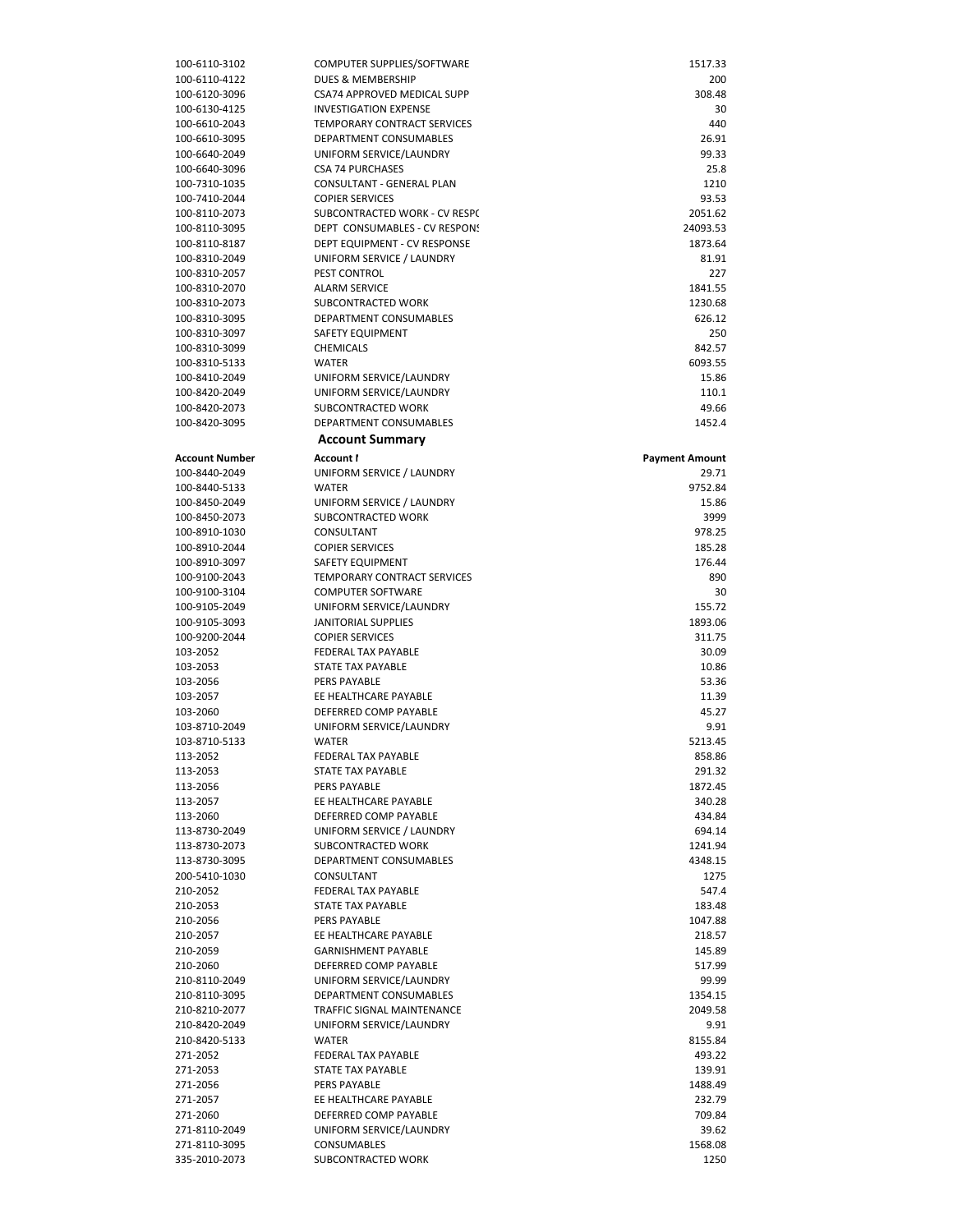| 335-2052                   | FEDERAL TAX PAYABLE                                 | 830.24                |
|----------------------------|-----------------------------------------------------|-----------------------|
| 335-2053                   | STATE TAX PAYABLE                                   | 180.42                |
| 335-2056                   | PERS PAYABLE                                        | 1879.95               |
| 335-2057                   | EE HEALTHCARE PAYABLE                               | 184.82                |
| 348-8910-9570              | PARKS IMPROVEMENTS                                  | 300                   |
| 401-2052                   | <b>FEDERAL TAX PAYABLE</b>                          | 440.29                |
| 401-2053                   | STATE TAX PAYABLE                                   | 123.38                |
| 401-2056                   | <b>PERS PAYABLE</b>                                 | 1252.68               |
| 401-2057                   | EE HEALTHCARE PAYABLE                               | 178.76                |
| 401-2060                   | DEFERRED COMP PAYABLE                               | 348.68                |
| 401-8620-2049              | UNIFORM SERVICE/LAUNDRY                             | 39.62                 |
|                            | <b>Account Summary</b>                              |                       |
| <b>Account Number</b>      | Account I                                           | <b>Payment Amount</b> |
| 401-8620-3095              | DEPARTMENT CONSUMABLES                              | 70.47                 |
| 501-2052                   | FEDERAL TAX PAYABLE                                 | 394.57                |
| 501-2053                   | STATE TAX PAYABLE                                   | 81.45                 |
| 501-2056                   | PERS PAYABLE                                        | 905.8                 |
| 501-2057                   | EE HEALTHCARE PAYABLE                               | 144.74                |
| 501-2060                   | DEFERRED COMP PAYABLE                               | 410.41                |
| 501-8520-2049              | UNIFORM SERVICE/LAUNDRY                             | 39.62                 |
| 501-8520-3107              | <b>TOOLS</b>                                        | 166.83                |
| 501-8520-6144              | <b>VEHICLE PARTS</b>                                | 2384.96               |
| 501-8520-6145              | <b>VEHICLE FUEL</b>                                 | 60.62                 |
| 501-8520-6147              | <b>TIRES</b>                                        | 109.25                |
| 502-2066                   | <b>DENTAL PAYABLE</b>                               | 10949.81              |
| 502-5120-2088              | JUDGEMENTS/DAMAGES                                  | 56539.5               |
| 503-2052                   | FEDERAL TAX PAYABLE                                 | 1006.43               |
| 503-2053                   | <b>STATE TAX PAYABLE</b>                            | 200.75                |
| 503-2056                   | PERS PAYABLE                                        | 1184.01               |
| 503-2057                   | EE HEALTHCARE PAYABLE                               | 196.42                |
| 503-2060                   | DEFERRED COMP PAYABLE                               | 1662.07               |
| 503-4010-3102              | COMPUTER SUPPLIES/SOFTWARE<br>MOBILE COMMUNICATIONS | 6567.76<br>543.38     |
| 503-4010-5135              | DATA COMMUNICATION                                  | 5163.46               |
| 503-4010-5138<br>601-2214  | <b>BAKEWELL - CAMPUS TOWN</b>                       | 20702.2               |
| 670-2120-1030              | CONSULTANT                                          | 3350                  |
| 670-2130-1030              | CONSULTING COSTS                                    | 3575                  |
| 951-2052                   | FEDERAL TAX PAYABLE                                 | 739.25                |
| 951-2053                   | STATE TAX PAYABLE                                   | 236.14                |
| 951-2056                   | PERS PAYABLE                                        | 1774.9                |
| 951-2057                   | EE HEALTHCARE PAYABLE                               | 269.71                |
| 951-2060                   | DEFERRED COMP PAYABLE                               | 591.1                 |
| 951-8810-1022              | <b>LEGAL SERVICES</b>                               | 198                   |
| 951-8810-5132              | <b>TELEPHONE</b>                                    | 153.45                |
| 951-8820-2049              | UNIFORM SERVICE / LAUNDRY                           | 77.98                 |
| 951-8820-3095              | DEPARTMENT CONSUMABLES                              | 5734.56               |
| 951-8820-4121              | MEETINGS AND TRAVEL                                 | 100                   |
| 953-2052                   | FEDERAL TAX PAYABLE                                 | 66.04                 |
| 953-2053                   | <b>STATE TAX PAYABLE</b>                            | 25.48                 |
| 953-2056                   | PERS PAYABLE                                        | 62.66                 |
| 953-2057                   | EE HEALTHCARE PAYABLE                               | 14.06                 |
| 953-2060                   | DEFERRED COMP PAYABLE                               | 9.58                  |
| 961-9610-9861              | SEASIDE GOLF RESORT                                 | 1457.5                |
| 973-2056                   | PERS PAYABLE                                        | 6.48                  |
| 973-9710-9526              | AFFORDABLE HOUSING                                  | 272.43                |
|                            | <b>Project Account Summary</b>                      |                       |
| <b>Project Account Key</b> |                                                     | <b>Payment Amount</b> |
| **None**                   |                                                     | 476503.02             |
| 271EMP                     |                                                     | 886.44                |
| 5005010 AA                 |                                                     | 8.46                  |
| 5005014 AA                 |                                                     | 4174.84               |
| 5005015 AA                 |                                                     | 997                   |
| 5005060 AA                 |                                                     | 1103.93               |
|                            |                                                     |                       |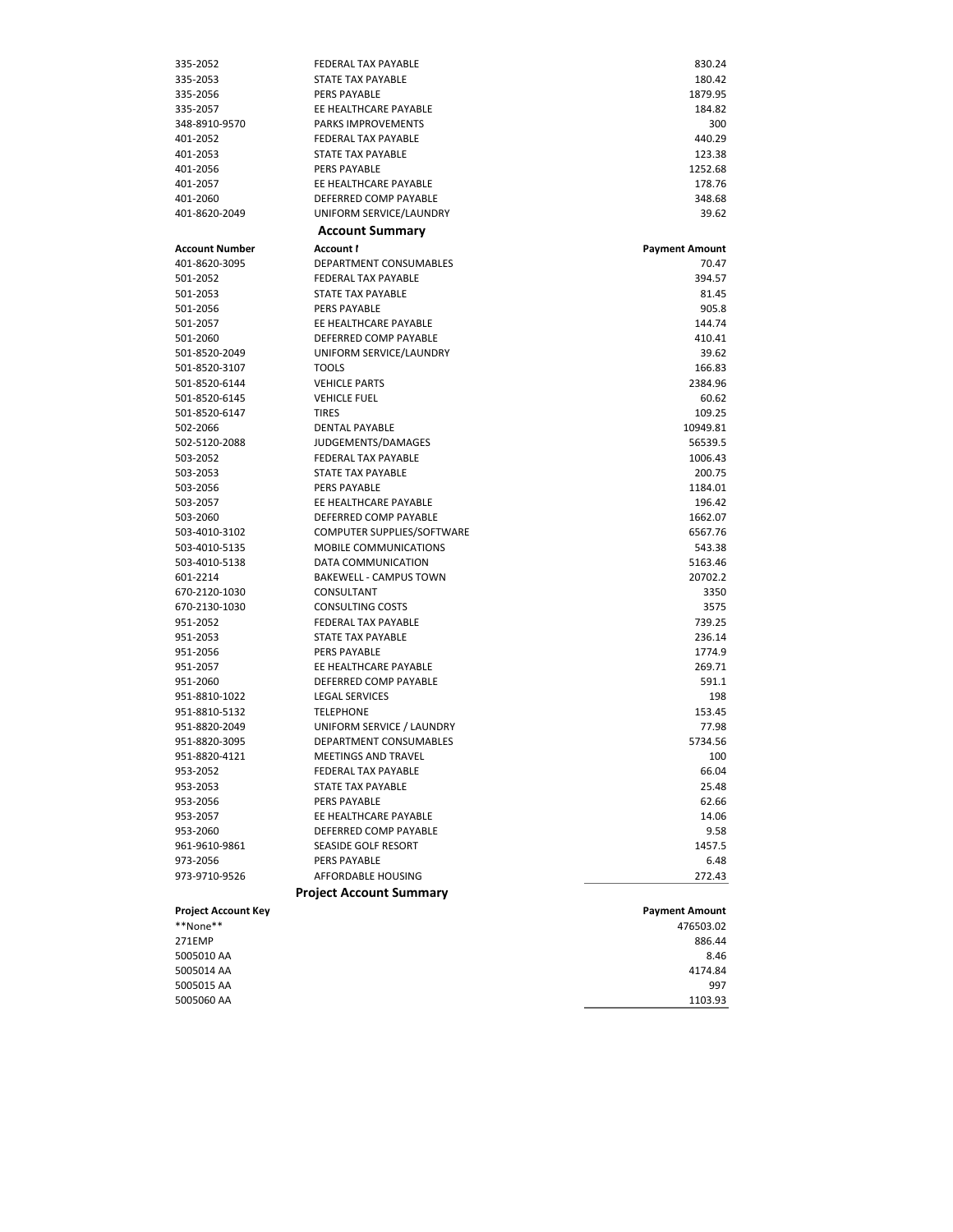

# **Distribution Report**

Seaside, CA Payroll Set: 01 Expense Range - Payment Range 11/07/2020-11/20/2020

| <b>Fund: 100 - GENERAL FUND</b> |                              |            |
|---------------------------------|------------------------------|------------|
| 100-2010-0001                   | <b>SALARIES</b>              | 11,507.91  |
| 100-2010-0012                   | VACATION/COMP TIME PAYOFF    | 7,362.32   |
| 100-2010-0018                   | <b>AUTO ALLOWANCE</b>        | 200.00     |
| 100-2021-0001                   | SALARIES                     | 6,977.46   |
| 100-2031-0001                   | <b>SALARIES</b>              | 9,141.94   |
| 100-2042-0020                   | PART-TIME HOURLY WAGES       | 4,005.97   |
| 100-3010-0001                   | SALARIES                     | 6,646.16   |
| 100-3010-0020                   | PART-TIME HOURLY WAGES       | 2,059.02   |
| 100-5110-0001                   | SALARIES                     | 16,088.45  |
| 100-5110-0020                   | PART-TIME HOURLY             | 3,709.74   |
| 100-5110-0041                   | <b>MEDICAL INSURANCE</b>     | 46.15      |
| 100-6110-0001                   | SALARIES                     | 31,611.67  |
| 100-6110-0002                   | <b>OVERTIME</b>              | 360.80     |
| 100-6110-0003                   | <b>HOLIDAY OVERTIME</b>      | 1,576.37   |
| 100-6110-0004                   | UNIFORM ALLOWANCE            | 361.38     |
| 100-6110-0099                   | TUITION REIMBURSEMENTS       | 475.00     |
| 100-6110-1033                   | <b>FITNESS PROGRAM</b>       | 45.00      |
| 100-6120-0001                   | SALARIES                     | 119,665.27 |
| 100-6120-0002                   | <b>OVERTIME</b>              | 10,899.81  |
| 100-6120-0004                   | UNIFORM ALLOWANCE            | 112.14     |
| 100-6120-0020                   | PART-TIME HOURLY WAGES       | 2,558.96   |
| 100-6130-0001                   | <b>SALARIES</b>              | 33,165.42  |
| 100-6130-0002                   | <b>OVERTIME</b>              | 3,884.94   |
| 100-6130-0004                   | UNIFORM ALLOWANCE            | 74.76      |
| 100-6150-0001                   | SALARIES                     | 3,297.32   |
|                                 | <b>UNIFORM ALLOWANCE</b>     | 36.00      |
| 100-6150-0004<br>100-6150-1033  | <b>FITNESS PROGRAM</b>       | 611.82     |
|                                 | SALARIES                     |            |
| 100-6160-0001                   |                              | 2,518.28   |
| 100-6160-0004                   | UNIFORM ALLOWANCE            | 36.00      |
| 100-6160-0041                   | <b>MEDICAL INSURANCE</b>     | 46.15      |
| 100-6160-1033                   | <b>FITNESS PROGRAM</b>       | 405.00     |
| 100-6610-0001                   | <b>SALARIES</b>              | 1,348.93   |
| 100-6610-0020                   | PART-TIME HOURLY WAGES       | 3,152.56   |
| 100-6640-0001                   | SALARIES                     | 114,575.73 |
| 100-6640-0002                   | <b>OVERTIME</b>              | 33,958.81  |
| 100-6640-0004                   | UNIFORM ALLOWANCE            | 103.86     |
| 100-6640-0008                   | OPER COMP DIV CHIEFS ST TIME | 3,516.98   |
| 100-7110-0001                   | SALARIES                     | 2,248.21   |
| 100-7210-0001                   | SALARIES                     | 11,681.05  |
| 100-7220-0001                   | SALARIES                     | 2,819.09   |
| 100-7310-0001                   | SALARIES                     | 3,412.32   |
| 100-7410-0001                   | SALARIES                     | 7,150.04   |
| 100-7410-0020                   | PART-TIME HOURLY             | 768.12     |
| 100-8310-0001                   | SALARIES                     | 4,952.84   |
| 100-8310-0002                   | <b>OVERTIME</b>              | 887.22     |
| 100-8310-0097                   | UNALLOCATED PAGER            | 2,086.38   |
| 100-8410-0001                   | SALARIES                     | 1,447.77   |
| 100-8420-0001                   | SALARIES                     | 6,880.27   |
| 100-8420-0002                   | <b>OVERTIME</b>              | 162.73     |
| 100-8430-0001                   | SALARIES                     | 1,135.15   |
| 100-8440-0001                   | SALARIES                     | 2,145.24   |
| 100-8450-0001                   | SALARIES                     | 1,606.90   |
| 100-8910-0001                   | SALARIES                     | 20,163.71  |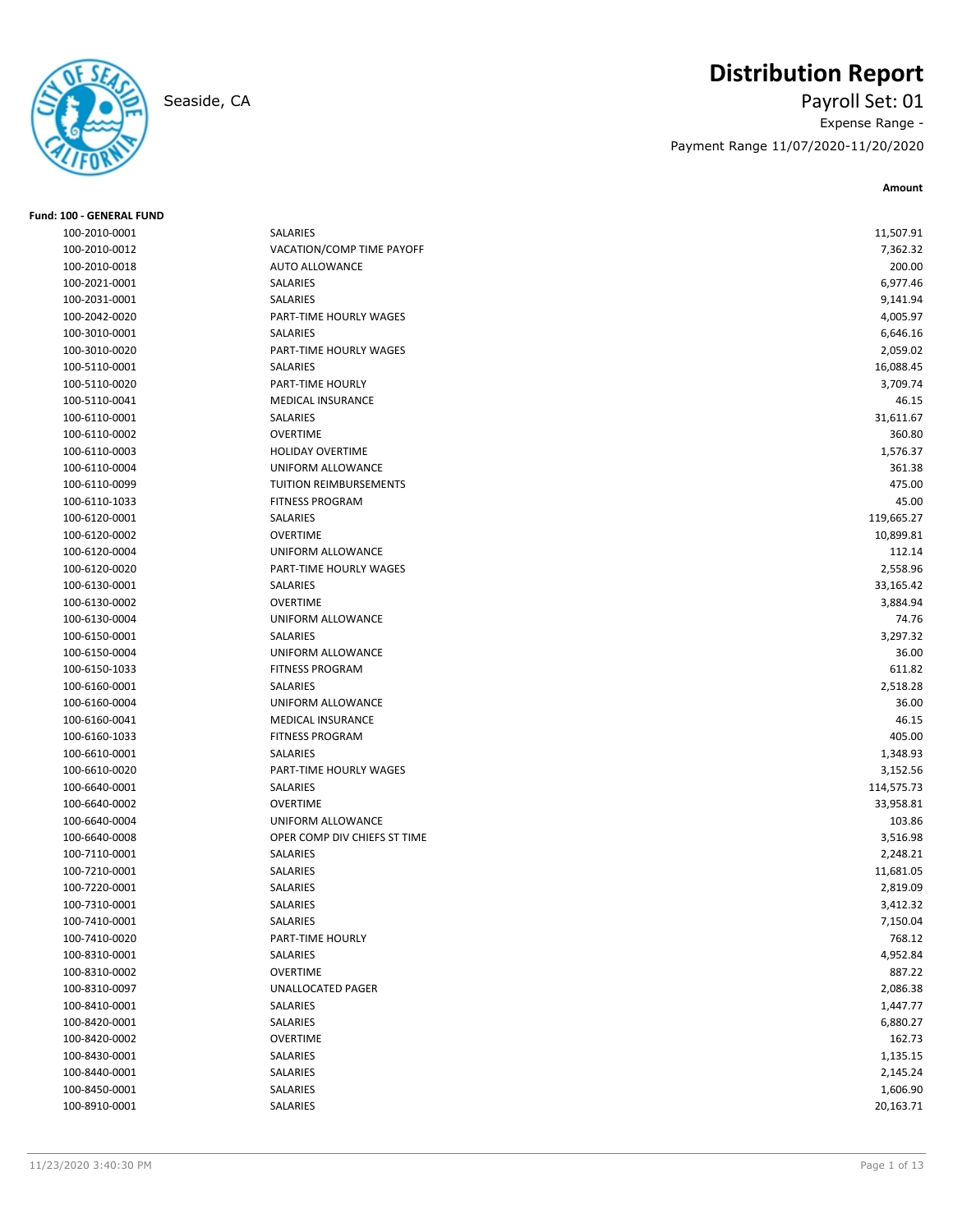### **Distribution Report Expense Range: - Payment Range: 11/07/2020-11/20/2020**

| SALARIES               |                                          | 5,372.25   |
|------------------------|------------------------------------------|------------|
| PART-TIME HOURLY WAGES |                                          | 2,728.32   |
| <b>SALARIES</b>        |                                          | 2,028.04   |
| PART-TIME HOURLY WAGES |                                          | 4,493.38   |
| PART-TIME HOURLY WAGES |                                          | 1,070.63   |
| SALARIES               |                                          | 5,516.46   |
| PART-TIME HOURLY WAGES |                                          | 8,913.54   |
| PART-TIME HOURLY WAGES |                                          | 1,002.59   |
| PART-TIME HOURLY WAGES |                                          | 362.12     |
| PART-TIME HOURLY WAGES |                                          | 1,041.04   |
| PART-TIME HOURLY WAGES |                                          | 402.48     |
| PART-TIME HOURLY WAGES |                                          | 2,163.65   |
| PART-TIME HOURLY WAGES |                                          | 1,145.82   |
|                        | Fund 100 - GENERAL FUND Total: 11,678.40 | 541,931.44 |
|                        |                                          |            |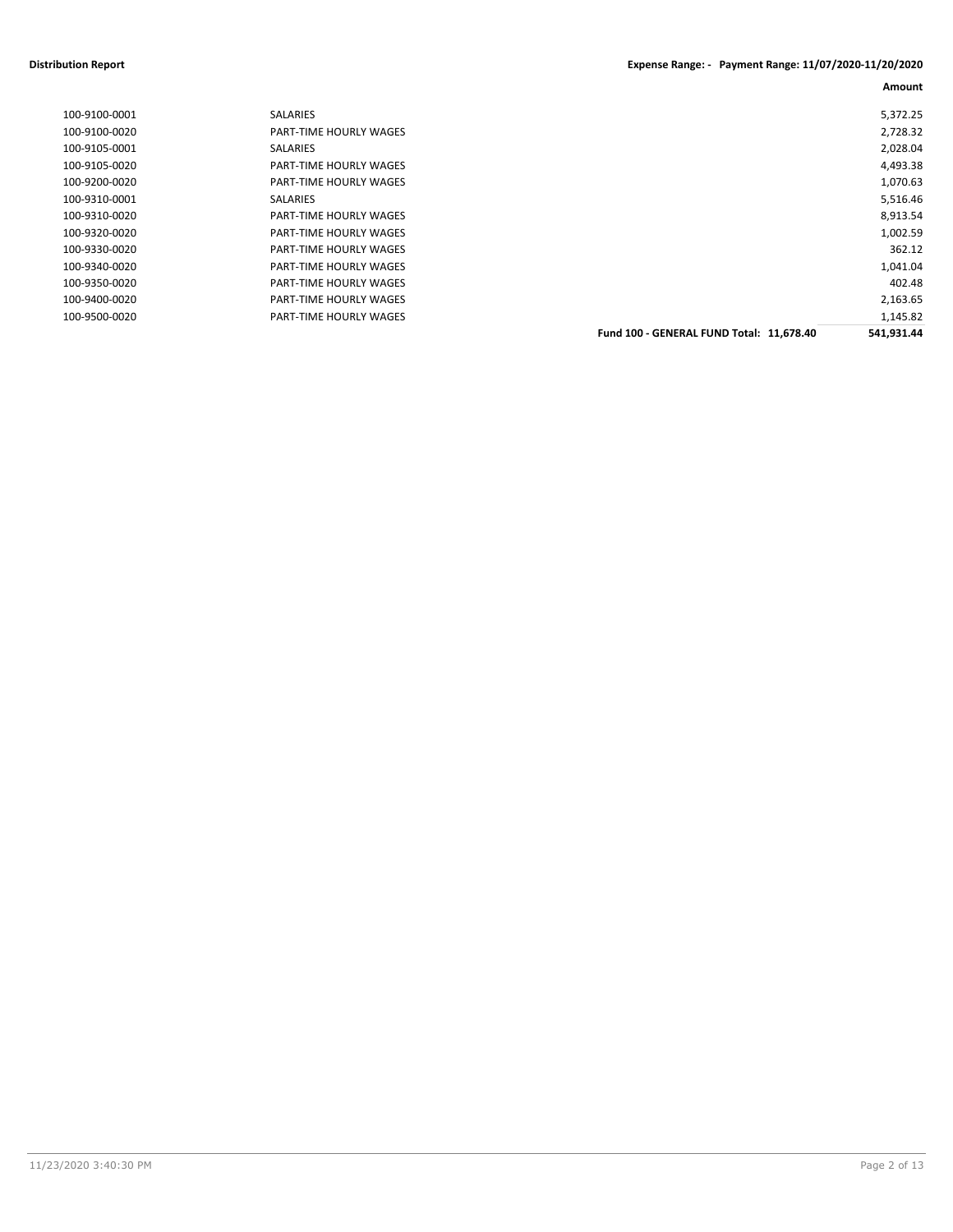**Fund: 103 - LAGUNA GRANDE PKG FUND**

103-8710-0001 SALARIES 447.36

**Fund 103 - LAGUNA GRANDE PKG FUND Total: 9.00 447.36**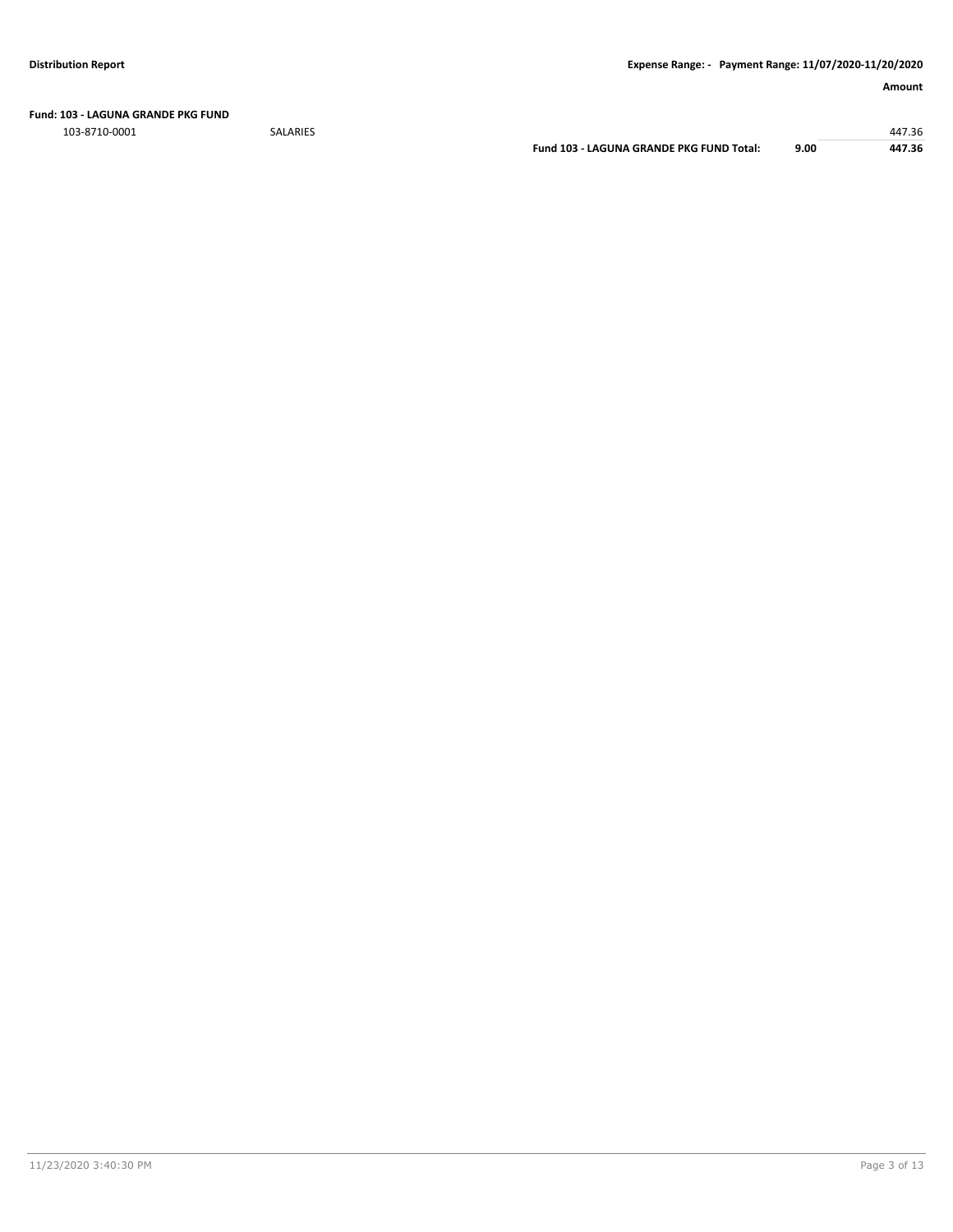| Fund: 113 - POMA & DMDC FUND |  |  |  |
|------------------------------|--|--|--|
|                              |  |  |  |

| 113-8730-0001          |  |
|------------------------|--|
| 113-8730-0020          |  |
| 112 0720 00 <i>1</i> 1 |  |

| 10,340.21 |
|-----------|
| 1,178.74  |
| 46.15     |
| 11,565.10 |
|           |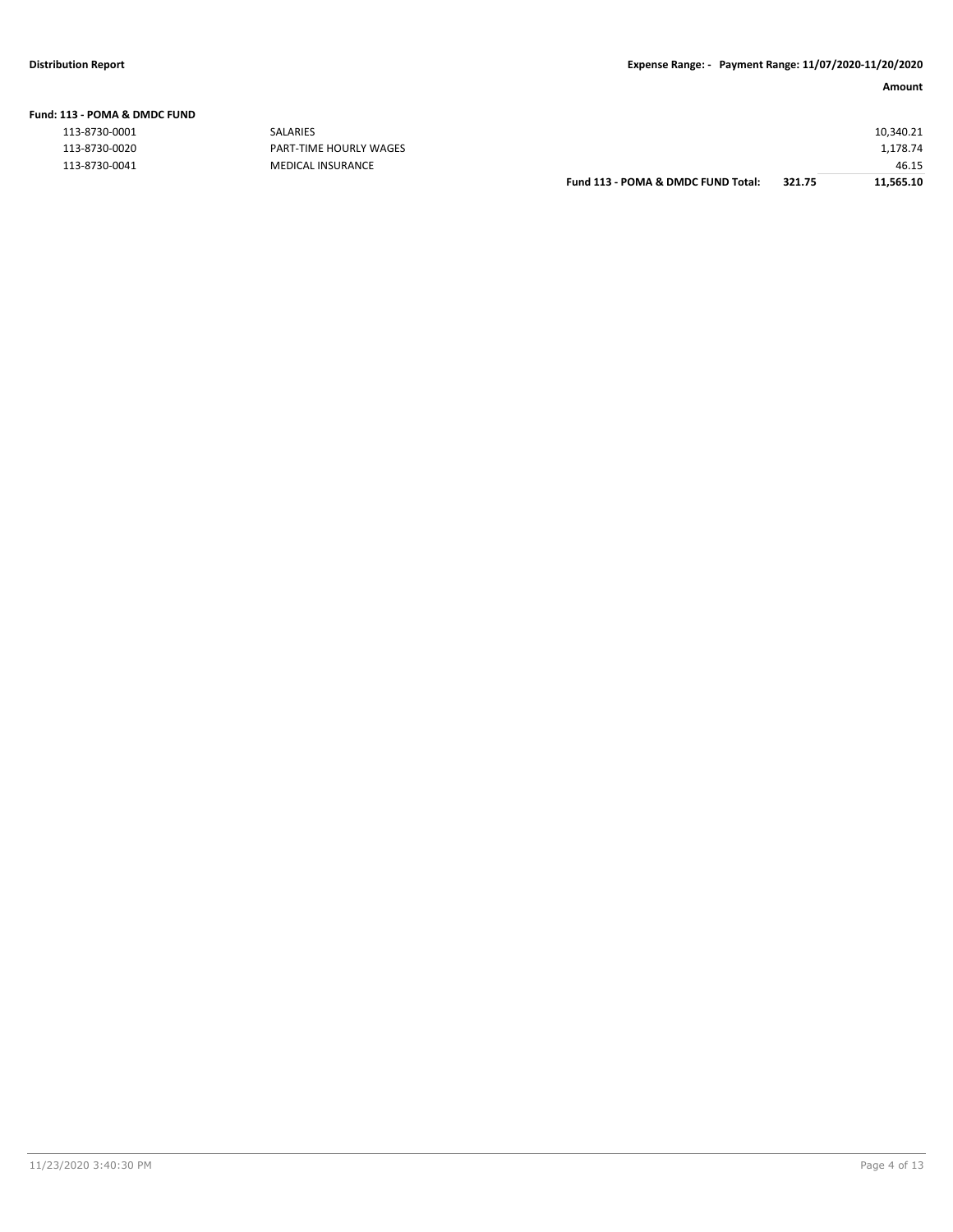#### **Fund: 210 - STREETS FUND**

| 210-8110-0001 | SALARIES        |                                       |        | 4,457.56 |
|---------------|-----------------|---------------------------------------|--------|----------|
| 210-8110-0002 | OVERTIME        |                                       |        | 582.95   |
| 210-8420-0001 | <b>SALARIES</b> |                                       |        | 3,547.94 |
|               |                 | <b>Fund 210 - STREETS FUND Total:</b> | 238.75 | 8,588.45 |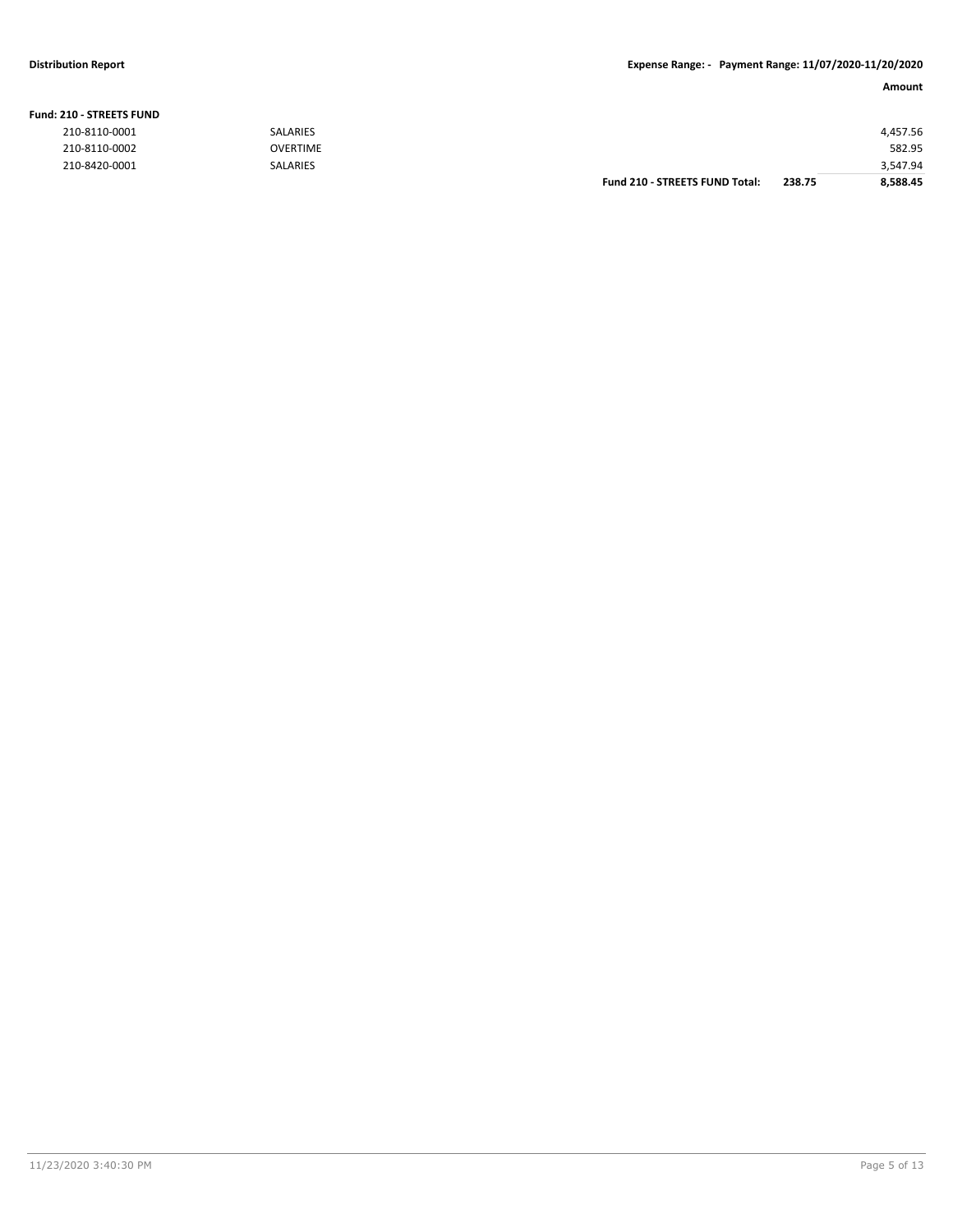**Fund: 271 - STORMWATER FUND** 271-8110-0001 SALARIES 7,881.03

**Fund 271 - STORMWATER FUND Total: 215.20 7,881.03**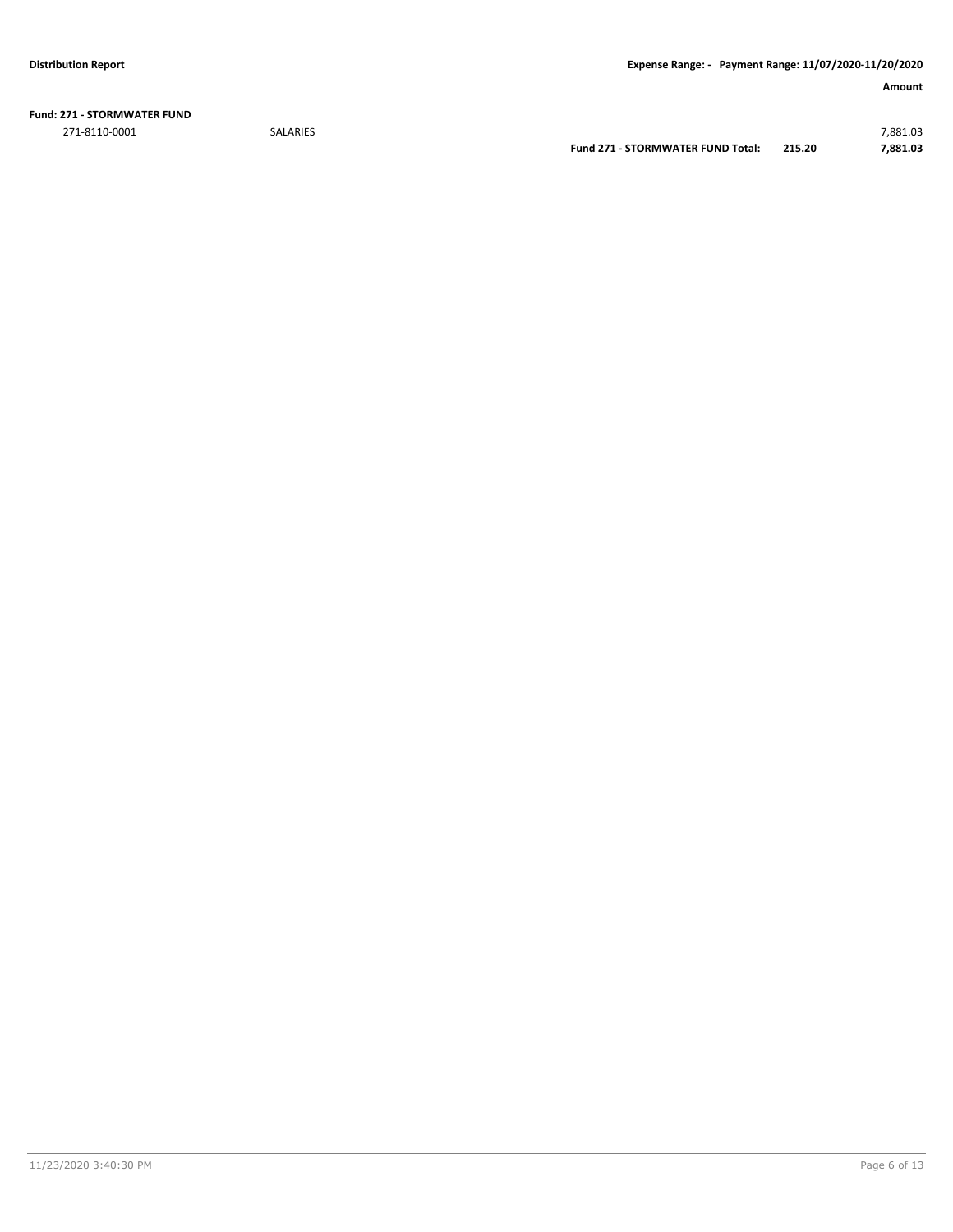**Fund: 335 - ESCA (FORA)**

#### **Amount**

335-2010-0001 SALARIES 6,394.66 46.15<br>46.15 MEDICAL INSURANCE **1999 Terminal State of Case of Case of Case of Case of Case of Act a** Fund 335 - ESCA (FORA) Total: 48.00 **Fund 335 - ESCA (FORA) Total: 48.00 6,440.81**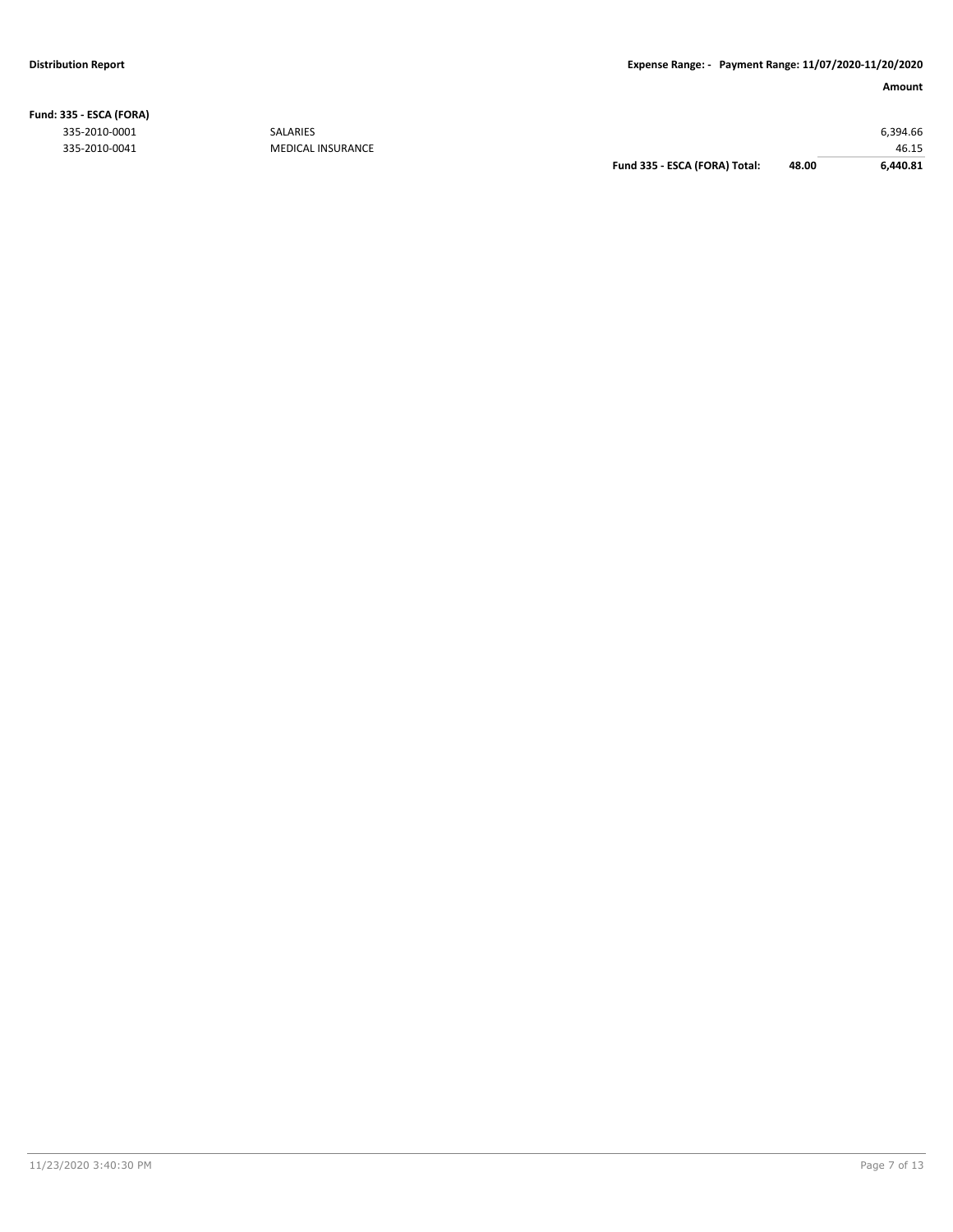#### **Fund: 401 - WATER FUND**

| 401-8610-0001 |
|---------------|
| 401-8620-0001 |
| 401-8620-0002 |
| 401-8620-3095 |

| IO1 - WATER FUND |                        |                                     |        |          |
|------------------|------------------------|-------------------------------------|--------|----------|
| 401-8610-0001    | SALARIES               |                                     |        | 217.01   |
| 401-8620-0001    | SALARIES               |                                     |        | 6,610.71 |
| 401-8620-0002    | OVERTIME               |                                     |        | 120.23   |
| 401-8620-3095    | DEPARTMENT CONSUMABLES |                                     |        | 8.69     |
|                  |                        | <b>Fund 401 - WATER FUND Total:</b> | 186.35 | 6,956.64 |
|                  |                        |                                     |        |          |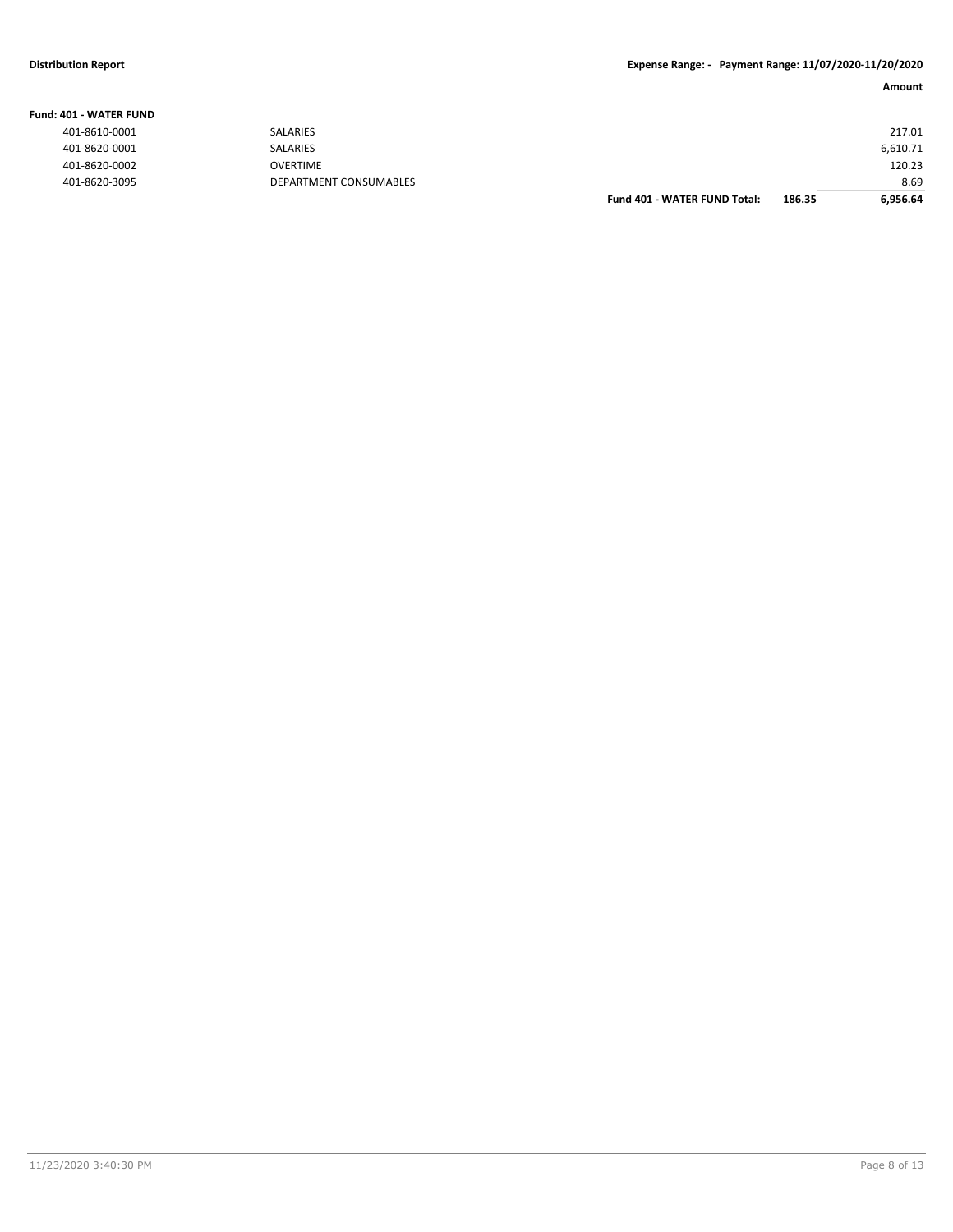| <b>Fund: 501 - EQUIPMT MAINT FUND</b> |  |
|---------------------------------------|--|
|---------------------------------------|--|

|               |                 | <b>Fund 501 - EQUIPMT MAINT FUND Total:</b> | 152.00 | 5.430.42 |
|---------------|-----------------|---------------------------------------------|--------|----------|
| 501-8520-0001 | <b>SALARIES</b> |                                             |        | 4,996.40 |
| 501-8510-0001 | <b>SALARIES</b> |                                             |        | 434.02   |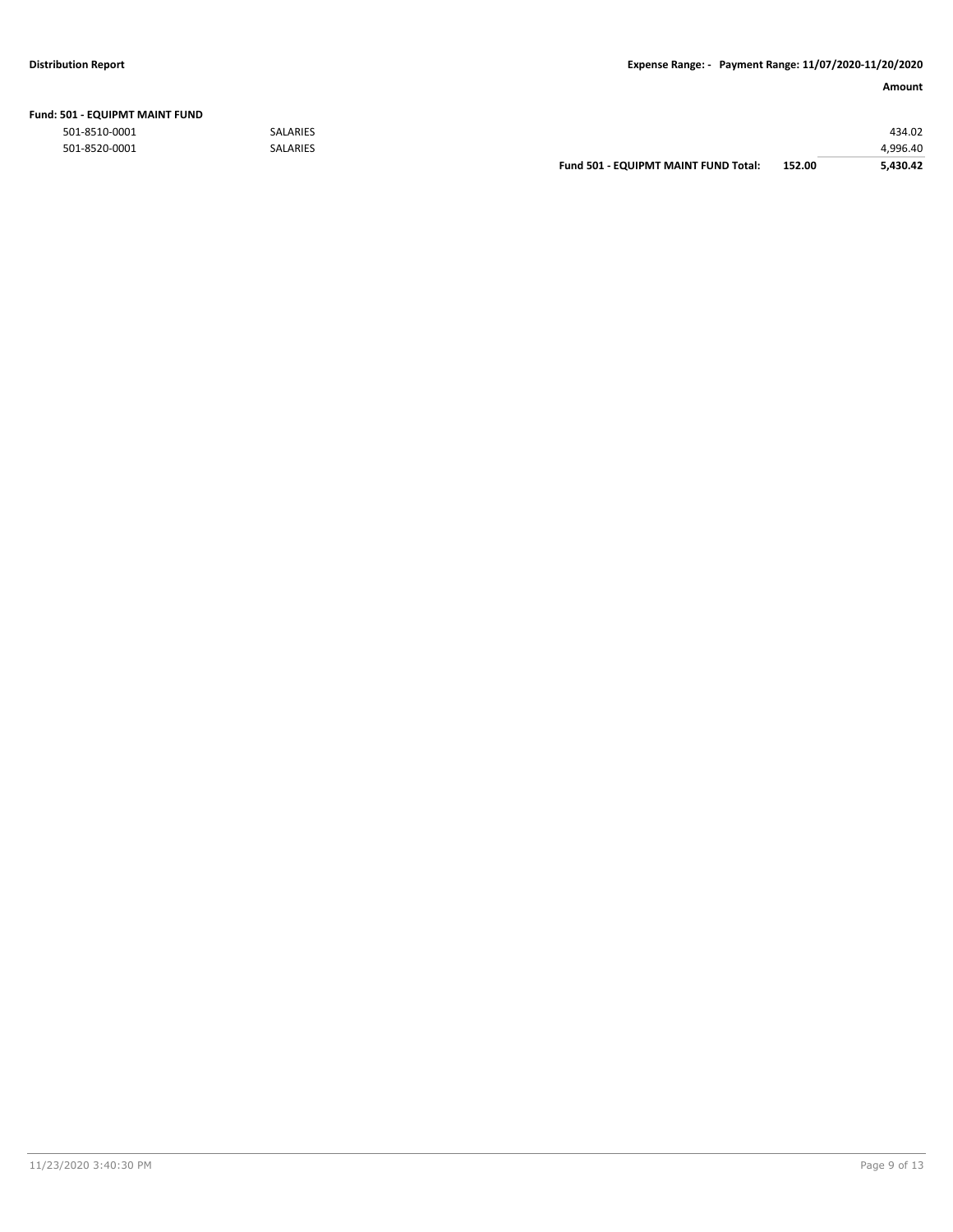**Fund: 503 - MIS FUND**

| 7.047.32 |
|----------|
| 46.15    |
| 7,001.17 |
|          |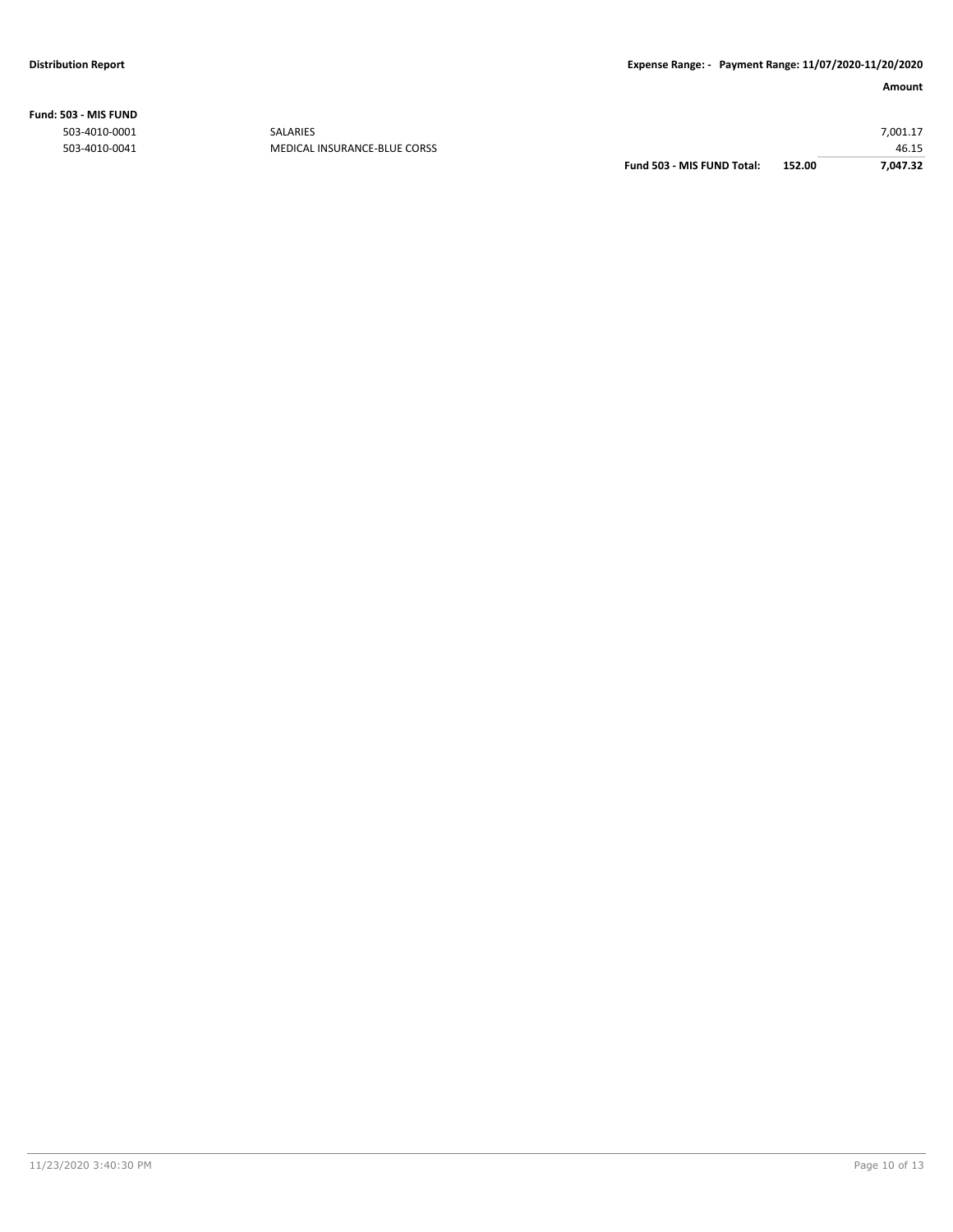### **Fund: 951 - SAN. DISTRICT GEN. FUND**

| 951-8810-0001 |  |
|---------------|--|
| 951-8820-0001 |  |
| 951-8820-0020 |  |

| 951-8810-0001 | <b>SALARIES</b>        |                                           |        | 433.96   |
|---------------|------------------------|-------------------------------------------|--------|----------|
| 951-8820-0001 | <b>SALARIES</b>        |                                           |        | 9,329.47 |
| 951-8820-0020 | PART-TIME HOURLY WAGES |                                           |        | 226.59   |
|               |                        | Fund 951 - SAN, DISTRICT GEN, FUND Total: | 291.45 | 9,990.02 |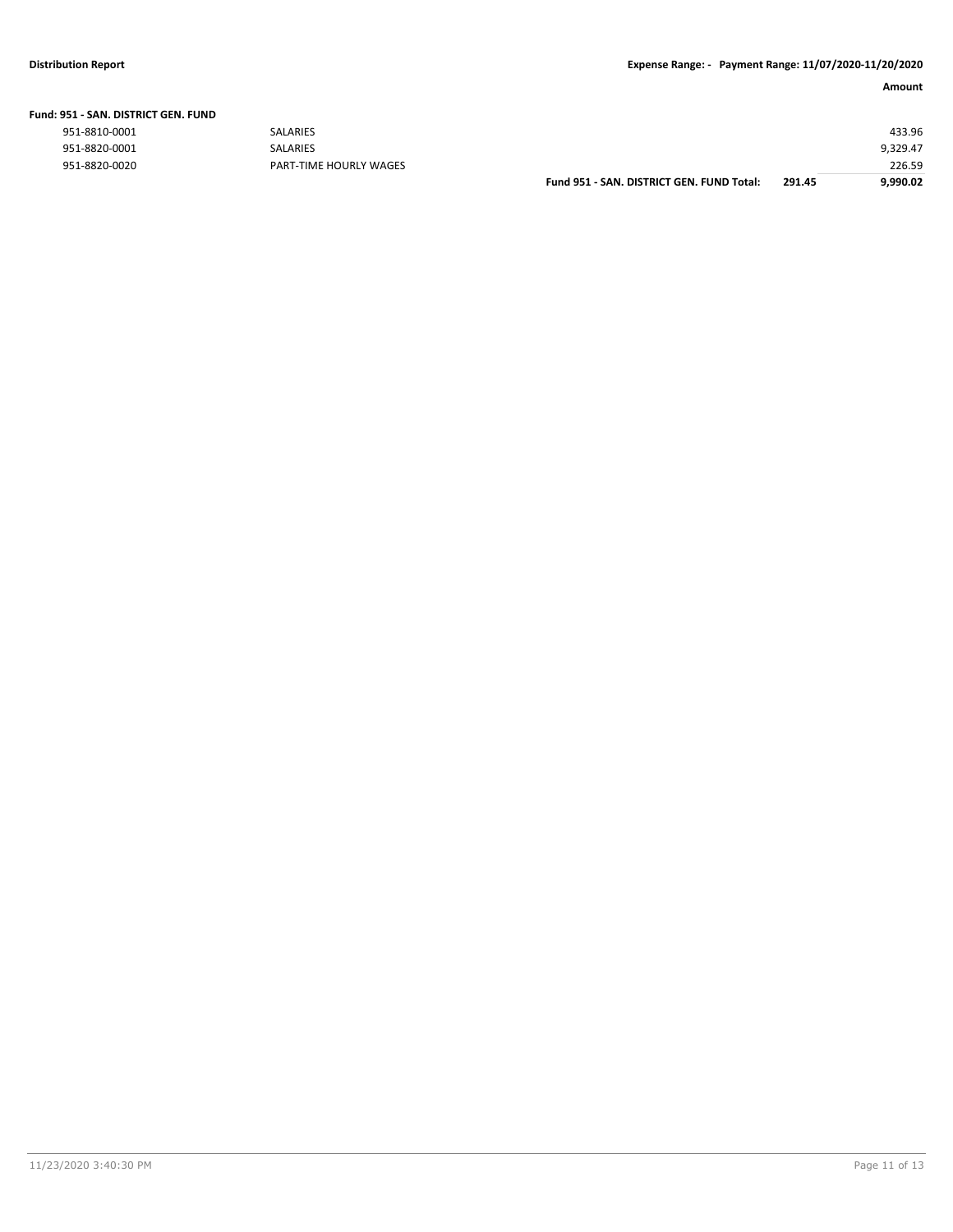#### **Fund: 953 - SAN. DISTRICT CAP. IMPROV**

| 953-8820-9204 | LIFT STATION UPGRADES          |                                             |      | 240.31 |
|---------------|--------------------------------|---------------------------------------------|------|--------|
| 953-8820-9208 | SEWER MAIN UPGRADE             |                                             |      | 26.70  |
| 953-8820-9214 | DEL MONTE SWR MAIN REPLACEMENT |                                             |      | 240.31 |
|               |                                | Fund 953 - SAN, DISTRICT CAP, IMPROV Total: | 9.50 | 507.32 |

| - SAN. DISTRICT CAP. IMPROV Total: | 9.50 | 507.32 |
|------------------------------------|------|--------|
|                                    |      | 240.31 |
|                                    |      | 26.70  |
|                                    |      | 240.31 |
|                                    |      |        |